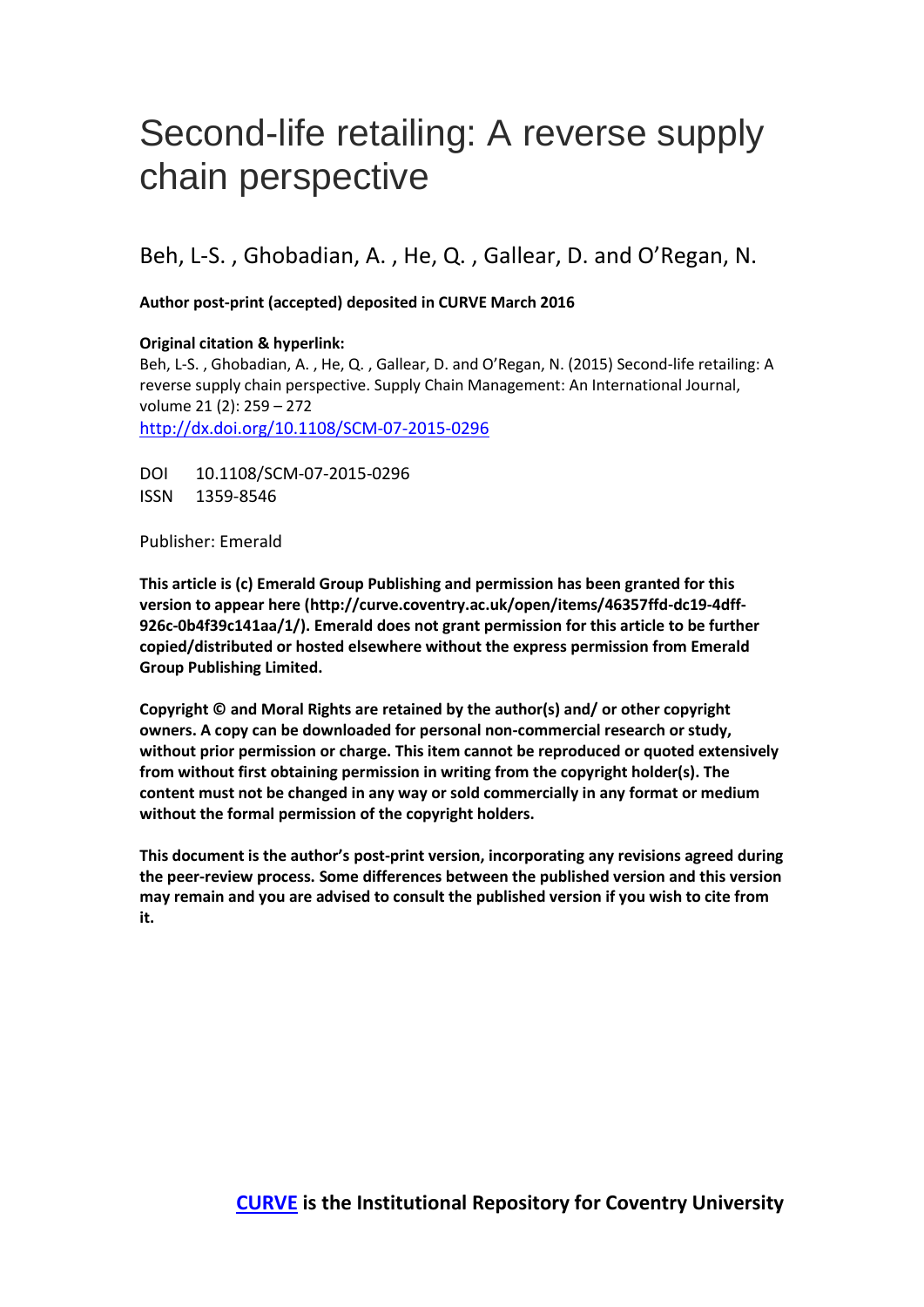# **Second-life retailing: a reverse supply chain perspective<sup>1</sup>**

Loo-See Beh Faculty of Economics & Administration, University of Malaya, Malaysia

> Abby Ghobadian Henley Business School, University of Reading, UK

> Qile He Coventry Business School, Coventry University, UK

David Gallear Brunel Business School, Brunel University

Nicholas O'Regan Faculty of Business and Law, University of the West of England, UK

Corresponding author: Abby Ghobadian (abby.ghobadian@henley.ac.uk)

# **Structured Abstract:**

Purpose – We examine the role of entrepreneurial business models in the reverse supply chain of apparel/fashion retailers. The paper offers an alternative approach to the "return to the point of origin" prevalent in the reverse chain of manufacturers but less technically and economically feasible in the case of apparel/fashion retailers. This approach, second-life retailing, not only reduces waste but also democratises consumption.

Design/methodology/approach – The paper is based on an extensive literature review, semistructured interviews with managers of two second-life retailers in Malaysia and observations of a number of stores.

Findings – Using the Business Model Canvas we demonstrate the essential characteristics of second-life retailers. Retailers in our study, unlike retailers in the developed world, combine traditional business models with off-price retailing. There is no clear demarcation between the forward and reverse supply chain used to manage first- and second-hand retailing.

 1 Paper accepted for publication by Supply Chain Management: an International Journal on 20-Sep-2015.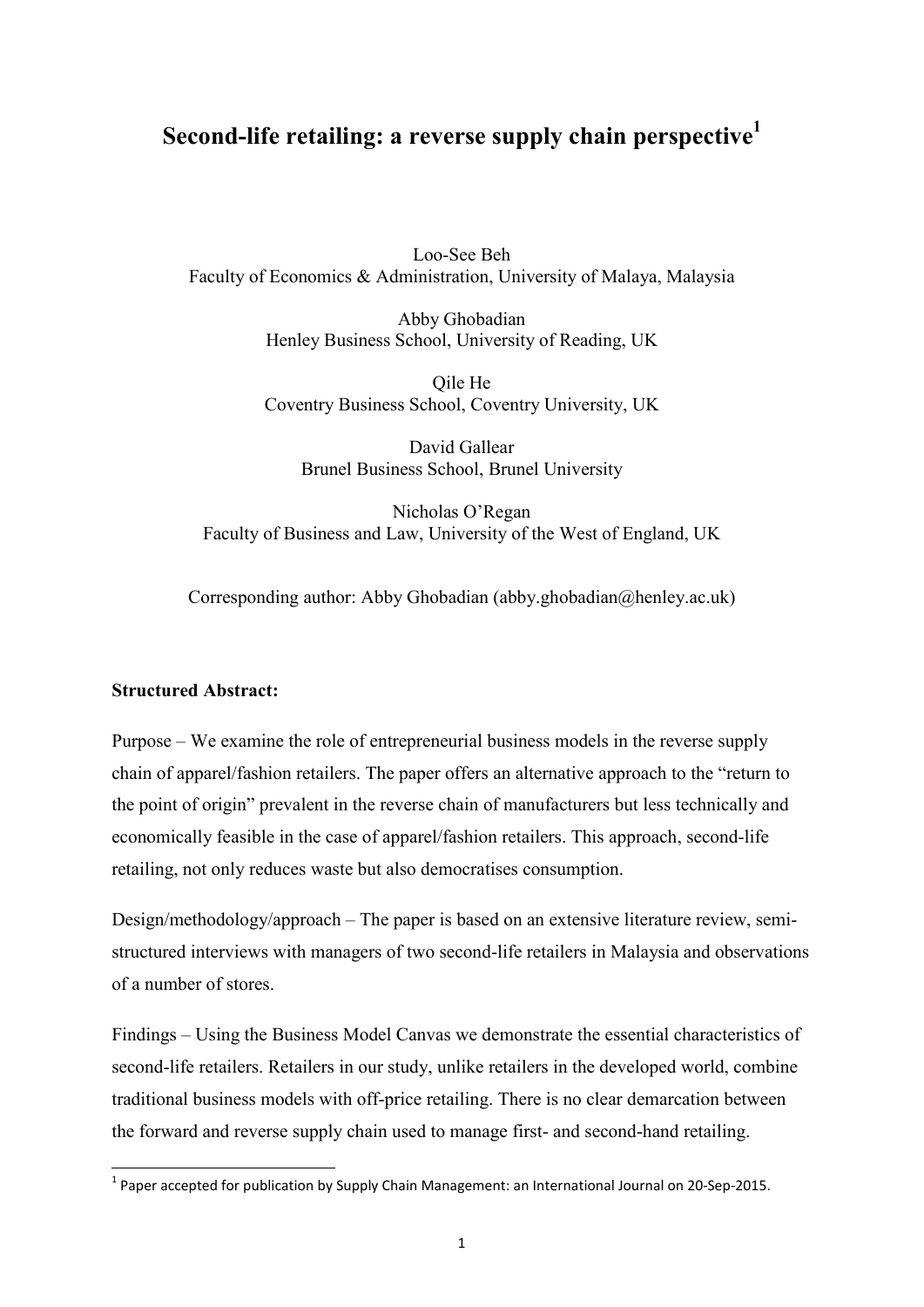Practical implications – The paper demonstrates the potential of innovative business models in the reverse supply chain. It encourages managers to look beyond the "return to the point of origin" and seek imaginative alternatives. Such alternatives potentially could result in additional revenue, enhanced sustainability and democratisation of consumption meeting triple bottom line objectives.

Originality/value – This paper highlights the importance and relevance of entrepreneurial business models in addressing the reverse supply chain, demonstrating this with the aid of two Malaysian off-price retailers. It also contributes to our nascent knowledge by focusing on emerging markets.

# **Keywords:**

Reverse logistics, Retailing, Sustainability, Business model, Sustainable supply chain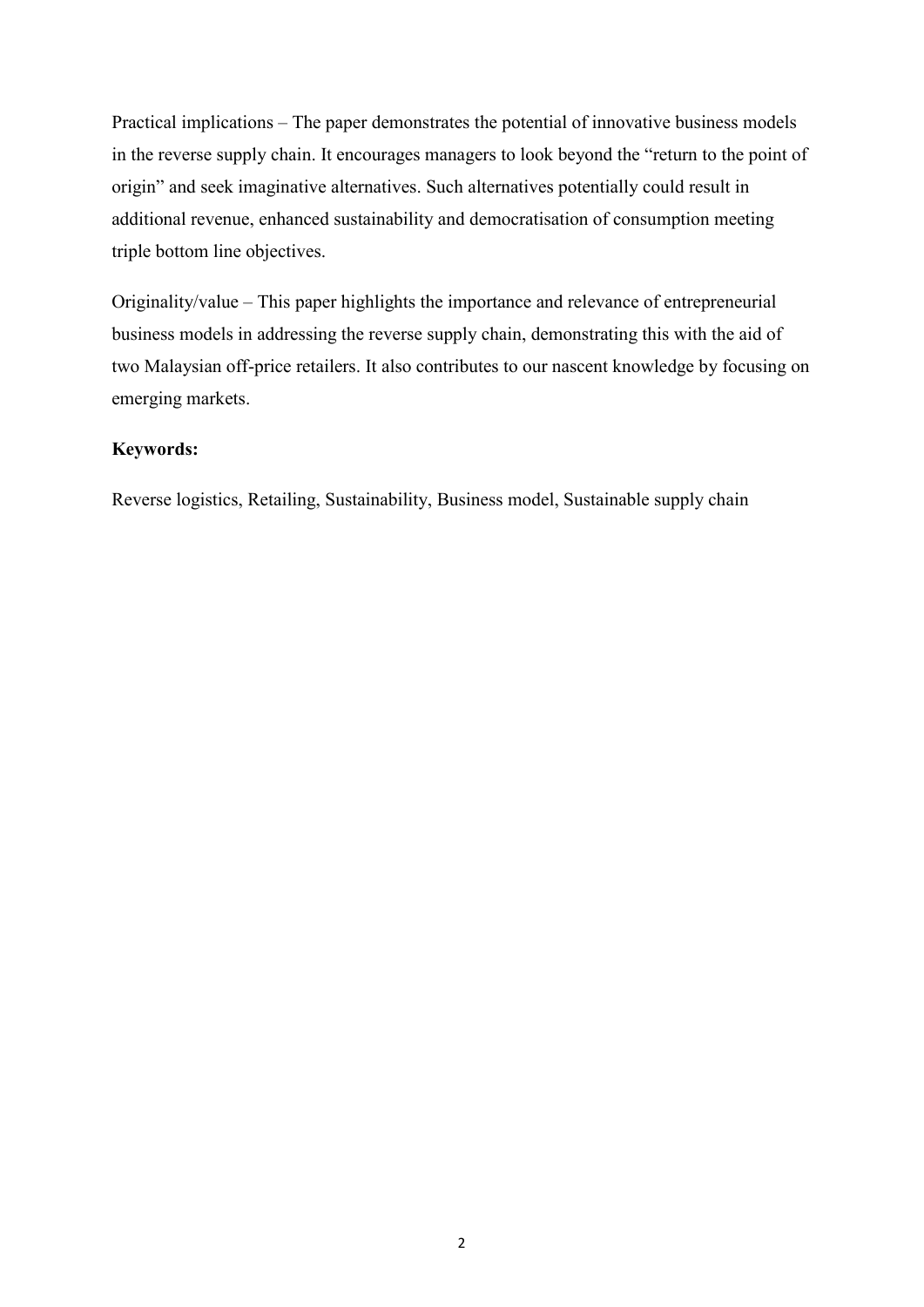#### **1. Introduction**

Supply chain management (SCM) plays a critical role in enhancing competitiveness and ensuring and enabling responsible behaviour across all stages of the supply chain. SCM is a relatively young discipline that extends logistics by integrating the management of operations with that of material and information flow (Handfield and Nichols, 1999). Its initial focus was economic sustainability, based on the premise that an integrated and efficient supply chain potentially minimises monetary risks and increases profits (Fawcett *et al.*, 2008a, 2008b). However, changes in the business environment have brought environmental and corporate social responsibility into sharp focus.

The behaviour of firms with regard to the environment and corporate responsibility plays an increasing role in determining consumer choice (Mohr and Webb, 2005; Hillenbrand *et al.*, 2013). Today, firms that ignore sustainability and corporate responsibility do so at their peril (Utting, 2005; Sweeney and Coughlan, 2008; Ghobadian *et al.*, 2015). The reason for this is twofold. First, technologies such as the World Wide Web, combined with 24-hour news, offer consumers unprecedented access to information, including that of firms' behaviour (Teece, 1996). Second, the combination of natural events, such as unprecedented weather patterns; wide coverage of the climate change debate; the efforts of non-governmental organisations (NGOs); disasters, such as the fatal fire in a Bangladesh garment factory (Harris, 2013); and better education have raised environmental and corporate responsibility awareness among consumers and stakeholders (Steurer *et al.*, 2012).

Supply chain management has not been immune from the increased attention paid by consumers to the environmental and corporate responsibility behaviour of firms. Other factors heightening the attention managers pay to supply chains' environmental and social impact include: tougher environmental regulation; regulations designed to protect stakeholders, such as employees, customers and suppliers; NGOs' attention; and the rise of social media giving greater visibility to poor practices increasing the cost of irresponsible business. Hence, not surprisingly, economic sustainability has been augmented with social and environmental sustainability giving rise to green supply chain management (GSCM) and sustainable supply chain management (SSCM) concepts. SSCM is a rapidly evolving field incorporating the ecological and social dimensions of businesses as well as economic sustainability (Linton *et al*., 2007, Svensson, 2007, Seuring and Müller, 2008; Carter and Easton, 2011; Sarkis *et al*., 2011; Abbasi and Nilsson, 2012) and is potentially an important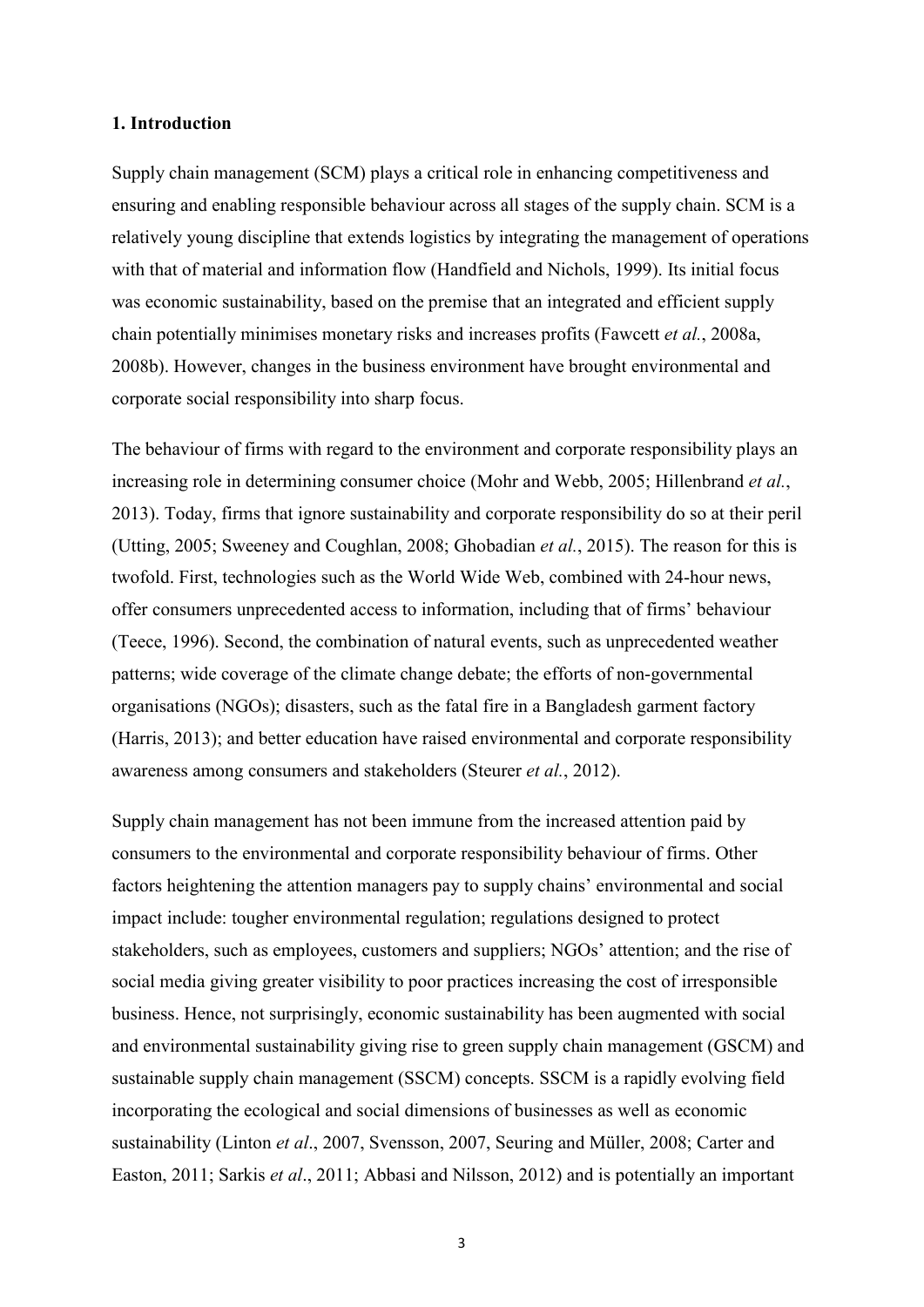discipline for establishing how to integrate environmental and social considerations and practices in order to achieve the goal of sustainability (Seuring and Müller, 2008; Ashby *et al.*, 2012).

Researchers are increasingly attracted to SSCM and a number of publications address concepts such as reverse logistics (Klausner and Hendrickson, 2000; Schwartz, 2000; Meade and Sarkis, 2002), closed-looped supply chains (Guide *et al*., 2003; Savaskan *et al*., 2004; Chuang *et al*., 2014) and the greening of supply (Ashby *et al.*, 2012; Ahi and Searcy, 2013). However, as Ashby *et al.* (2012) noted, the manufacturing sector provides the backdrop for the great majority of the current SSCM research.

The reverse *service* supply chain (RSSC) is more complex than the reverse *manufacturing* supply chain because services' output consists of a bundle comprising tangible and intangible components (Davis and Heineke, 2003). Logically, therefore, the greater the intangible component of a service firm's output the lower is the potential for reversing the supply chain. Hence we concentrate on services with a significant tangible output. More specifically we focus on the retail trade, concentrating on retailers of apparel and fashion, because of its significance in both developed and emerging economies (Hawley, 2006); complexity of its reverse supply chain; significant impact of effective management of the forward and reverse supply chains on profitability (Abraham, 2011); and the opportunities to integrate environmental and social considerations (Emmelhainz and Adams, 1999; Zhou, 2009). Based on discussions with a number of major UK apparel retailers, a review of the trade journals, and work by Schwartz (2000), Tibben-Lembke and Rogers (1998) and Dowlatshahi (2000), we have mapped out the typical retail forward and reverse supply chains of apparel and fashion retailers (see Figure 1).

### [Insert Figure 1 about here]

Our aim is to examine the reverse supply chain of the apparel and fashion retailers, focusing on a second-life retail business model built on offering discarded stock. Second-life retailers rely on a business model designed to extend the life of the apparel and fashion goods typically sold by the traditional primary retailers. The classic recycling of material, which is possible in the manufacturing sector, is less feasible and economical for apparel and fashion retailers (Hawley, 2006). Hence classic reverse logistics and closed-loop supply chains – reversing goods back to the point of origin for refurbishment or recovery of valuable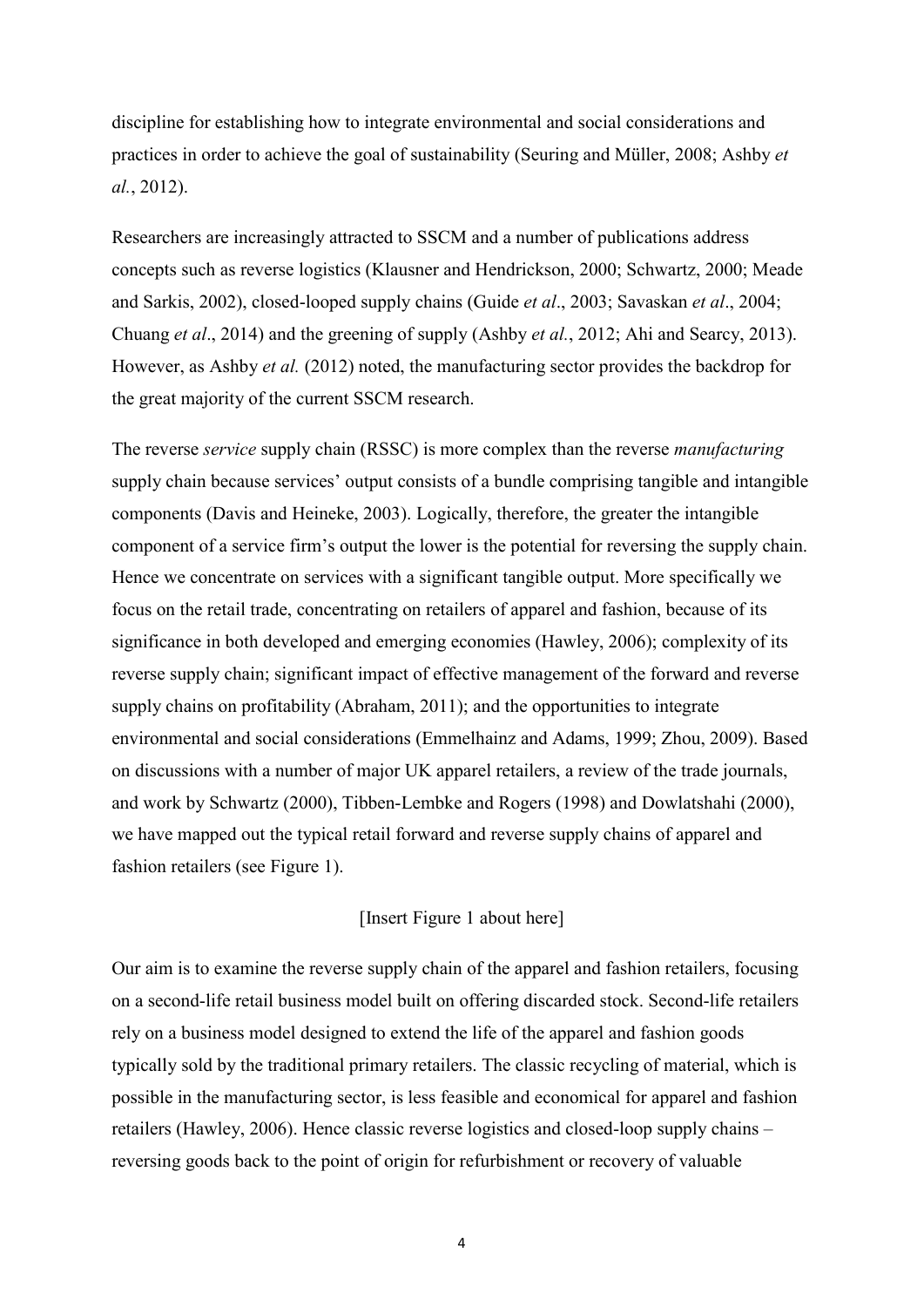elements – is less common (Hawley, 2006). For example, a number of large retailers, such as Marks & Spencer and H&M, have experimented with converting used apparel into raw materials for use in the manufacture of new apparel. However, they have abandoned the idea for the time being because the technology to convert used apparel into usable raw material is underdeveloped. This is not to say that converting used apparel back into raw materials is not possible or that it does not take place, but it is important to appreciate that such opportunities are restricted. On the other hand, the apparel and fashion reverse supply chain supports the second-life/second-hand retailing business models that result from market overruns and seconds of the traditional retailers/manufacturers or consumers' used apparel (Hvass, 2015). More importantly, the second-life business model not only reduces waste but it also democratises consumption by bringing fashion within the reach of those with lower levels of disposable income – thus addressing both tenets of the World Commission on Environment and Development (WCED, 1987, p. 43). Offering goods and products that are at a stage of either maturity or decline in their life cycles to a new set of customers contributes to the sustainability initiatives of the firm, provides for improving the performance of the business in secondary markets (Meyer, 1999). Secondary markets constitute part of ethical consumerism's attempts to minimise or eliminate the harmful effects to the environment or society by reducing disposal (Brace-Govan and Binay, 2010) and making goods available at affordable prices to a broader consumer base.

We examine the opportunities for the secondary markets of off-price retailers and outlet stores with case examples of two major retailers in Malaysia: F.O.S (Factory Outlet Store) and Reject Shop (RS). We use the Business Model Canvas (Osterwalder and Pigneur, 2010) to structure our case studies because it provides a comprehensive picture of a business. We draw our cases from Malaysia because it is an emerging market where environmental and corporate responsibility is gaining prominence. We contribute to the emerging literature of the RSSC by identifying and examining business models designed to extend the life of apparel and fashion goods, reducing waste and democratising consumption. This adds a different and a new dimension to the RSSC. We examine the key characteristics of secondlife retailers – e.g. value propositions, supply chain, etc. – extending the life of retail products. This is an understudied area, save studies examining electronic waste recycling (Nagurney and Toyasaki, 2005) and management practices (Corbett and Kleindorfer, 2003; Kleindorfer *et al*., 2005).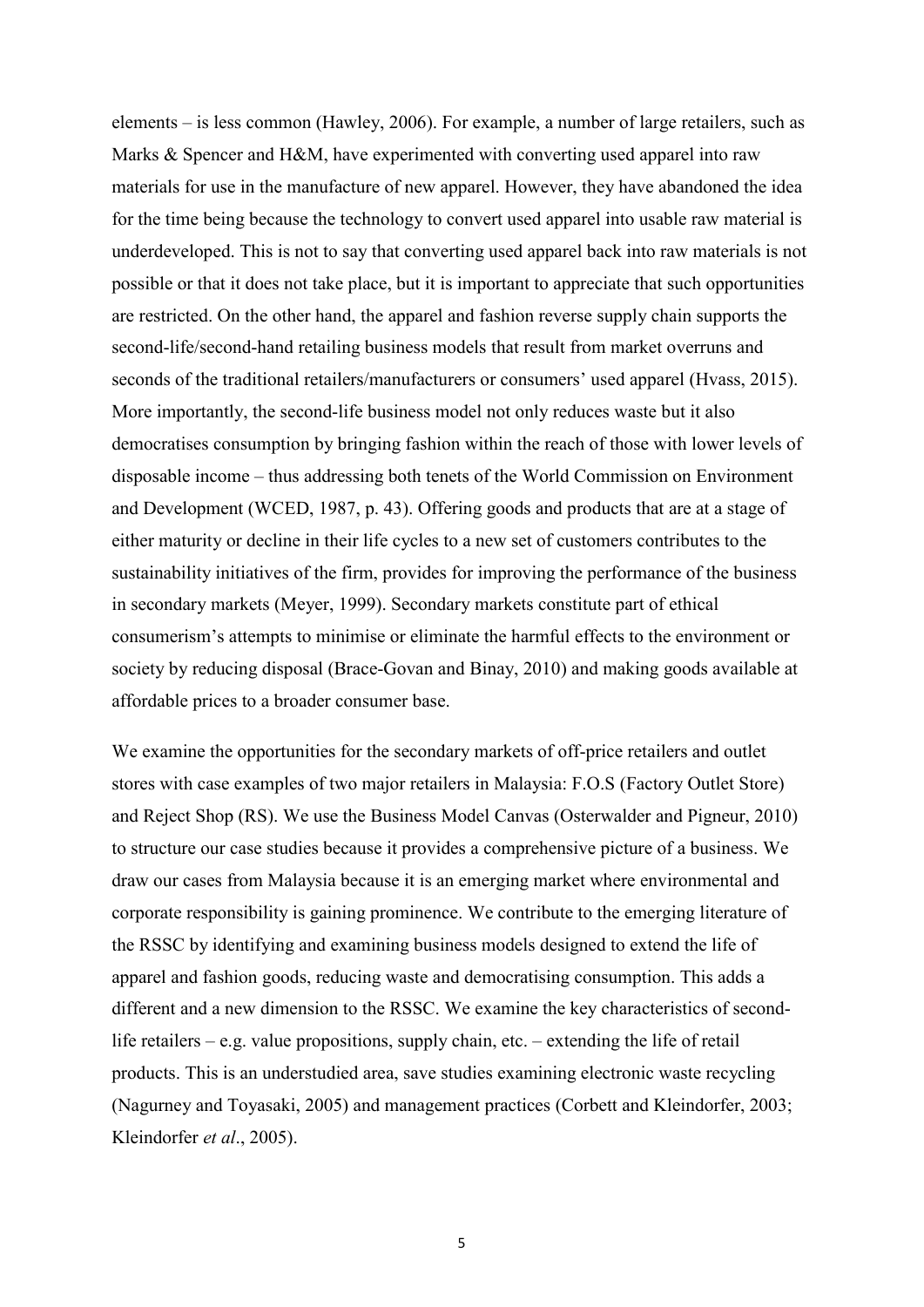The paper is structured as follows. In Section 2 we review the key literature; followed by theoretical considerations and discussion of business models in Section 3; and methodology in Section 4. This is followed by case analysis in Section 5 and conclusions and implications in Section 6.

#### **2. The supply chain and sustainability with a focus on retailers**

Broadly, a supply chain consists of a number of partners or stakeholders – suppliers, manufacturers, distributors, retailers and customers – and involves flows of materials, resources, information and activities within functional boundaries, and the management of relationships between bounded stakeholders. Reverse logistics (Guidini, 1996) aims at improving the exploitation of used products through recycling, remanufacturing or other forms of recovery – recapturing the value or value creation with new production systems that generate new markets and lead to a reduction in environmental degradation (Lee *et al.*, 1995). Products may reverse direction in the supply chain for a variety of reasons, such as manufacturing returns, commercial returns (B2B and B2C), product recalls, warranty returns, service returns, end-of-use returns and end-of-life returns.

Reverse logistics has received increasing attention given its potential benefits including enhancing value capture. Reverse logistics has two dominant end purposes for returned materials: reconditioning (high-value recovery) or recycling (low- to no-value recovery) (Simpson, 2010). The alternative to "reconditioning" and to a large extent "recycling" in apparel and fashion retailing is second-life retailing. In this paper we demonstrate how new entrepreneurial business models designed to serve alternative markets offer an alternative route to extending the life of unwanted apparel, reducing waste and creating value.

The term "sustainability" is commonly defined as utilising resources to meet the needs of the present without compromising future generations' ability to meet their own needs (WCED, 1987). The concept is now broadened beyond its original environmental focus to encompass economic and social considerations as well. Businesses are increasingly concerned with the life-cycle implications of their decisions (Hu and Bidanda, 2009; Isaksson *et al.*, 2010), hence SCM is receiving increased attention because of its scope encompassing the continuous flow of materials, funds and information across multiple functional areas within and between supply chain members (Jain *et al.*, 2009). In broad terms, GSCM and SSCM encompass resource saving, product recycling or reuse, green design and harmful material reduction,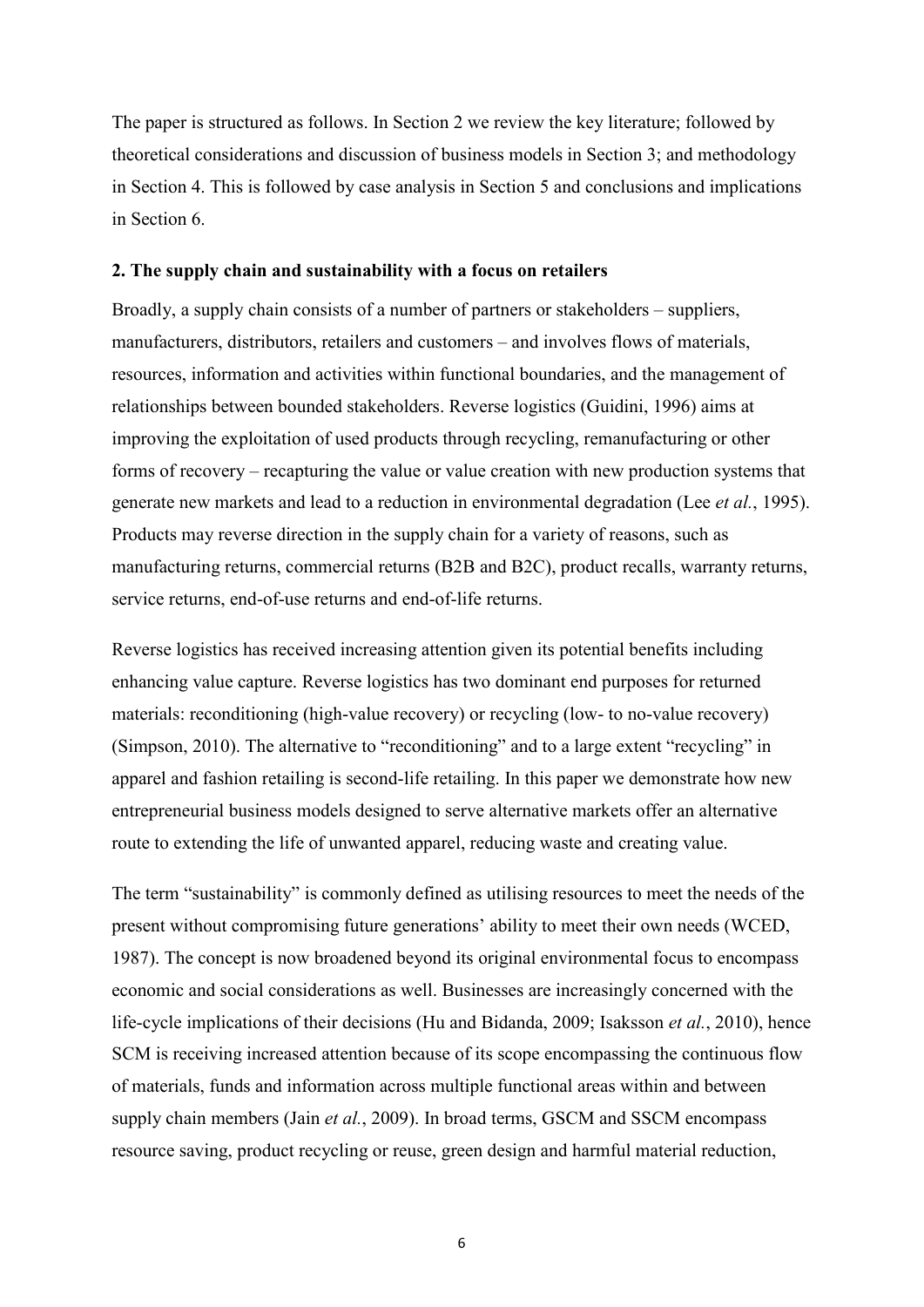aiming to improve supply chains' environmental performance (Holt and Ghobadian, 2009; Lau, 2011, Kumar *et al.*, 2014).

Reverse logistics theory is less mature than that of logistics and SCM (Dowlatshahi, 2000). Moreover, the extant literatures' treatment of GSCM and SSCM is inconsistent. For example, following an extensive review of the literature, Ahi and Searcy (2013, 2015) identified 22 definitions of GSCM and 12 definitions of SSCM. There are other disagreements, for example, Ahi and Searcy (2013) viewed SSCM as an extension of GSCM (excluding the integration of economic and social considerations), while Svensson (2007) asserted that SSCM incorporates economics, ecological and societal aspects. Moreover, the subject attracts different approaches, for example, in balancing the costs of a sustainable reverse logistics system with environmental and social concerns, Ramos *et al.*, (2014) proposed a mathematical formulation and a solution approach. Finally, the manufacturing sector dominates the landscape for most SCM, SSCM and GSCM research (e.g. Zhu and Sarkis, 2004; Holt and Ghobadian, 2009; Tseng and Chiu, 2013; Luthra *et al*., 2014).

We now turn our attention to the retail supply chain – with a particular focus on apparel and fashion retail. In a typical retail forward supply chain the customer stands at the end. The closed-loop supply chain incorporates the returns process enabling the vendors to capture additional value by exploiting alternative markets for returns or overruns (Abraham, 2011; Hvass, 2015). Alternatively, closed-loop reverse supply chains attempt to extract additional value by scrapping the product and recycling its usable parts. In the case of apparel and fashion retailers, as discussed, the latter is not technically or economically feasible on a large scale (Hawley, 2006). A feasible alternative is a complementary business model that allows for the realisation of value from returned/surplus/second goods.

Traditionally reverse logistics is triggered by customers returning defective products to the retail stores, that, acting as "gatekeepers", would in turn return them to their consolidation centres or suppliers (Atasu *et al*., 2013). How returns are handled has significant repercussions. It is a signal to customers as to the importance the organisation attaches to corporate responsibility. Poor returns management results in loss of customer confidence, an increase in returns inventory taking up space and hence incurring storage costs, and causes general costs to escalate (Schwartz, 2000). The consolidation centre would normally decide whether the returned goods could be used for the purpose of recapturing value as giveaways or bonus packs to customers or charitable organisations, or be returned to the manufacturer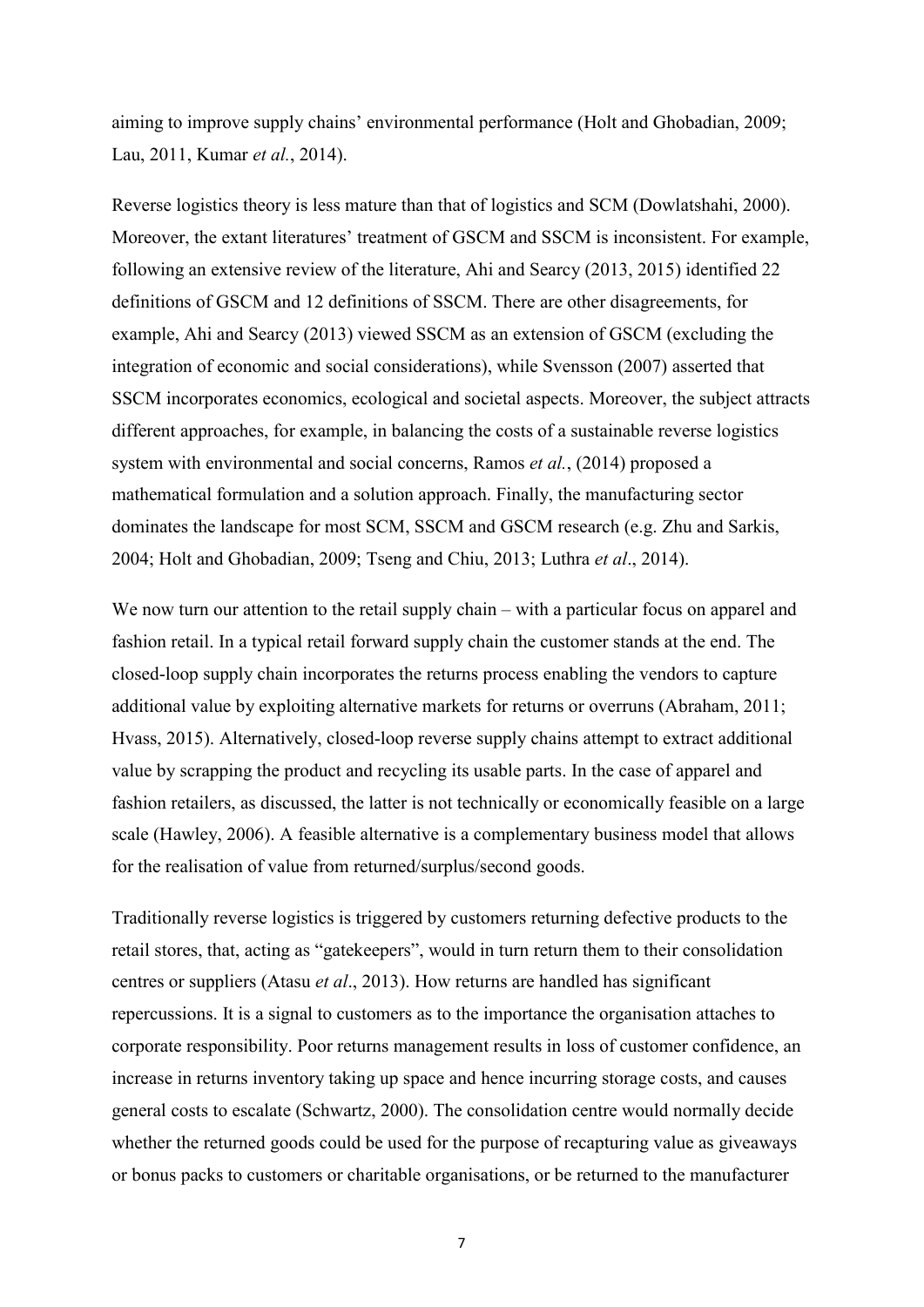for reconditioning or refurbishment, or otherwise be destroyed or appropriately disposed of. According to Schwartz (2000) and Tibben-Lembke and Rogers (1998) every reverse logistics system should include the functions of gatekeeping, collection, sortation and disposition.

The gatekeeping function determines which products to allow in the reverse logistics system. Collection simply means the accumulation of the products and sortation means deciding what to do with each product. Lastly, disposition is the sending of the products to the desired destination. If the goal is to take returned products during the warranty period, then collection, storage and delivery will be important. If the goal is more environmentally related, such as reclaiming component parts, then sorting may be more important than the delivery of the parts back into the forward supply chain. Hence there will be a different emphasis on the operations and services provided depending on the goals.

As indicated, some of these returned apparel/fashion goods could then be distributed to secondary markets such as off-price retailers, factory and outlet stores, auction sites, online websites, charity shops, vintage shops/boutiques and consignment shops – or shops that have a combination of these elements. This constitutes the most significant aspect of apparel and fashion reverse logistics (Abraham, 2011; Hvass, 2015). Reverse logistics from the environmental perspective supports sound practices, such as recycling, reuse, remanufacturing, reconditioning and refurbishing – at various levels of products and materials use. In the case of apparel and fashion retailers, reuse, or second-life, plays the major role (Figure 1). Based on the above, the reverse logistics processes as defined by different researchers are summarised in Table 1.

# [Insert Table 1 about here]

At disposition, retailers face several choices (see Figure 1). One key choice is re-presenting the goods to the market through an alternative distribution and business model – creating a second life for the goods. This alternative business model in the reverse supply chain of apparel and fashion retailers has received scant attention. The second-life retailing business model concept can be extended to many other types of retail store – offering an alternative to dumping and creating waste. The focus of our research is on off-price retailers, who may source stock overruns for second-life retailing in secondary markets in developing countries. This is an area neglected by the current reverse supply chain literature.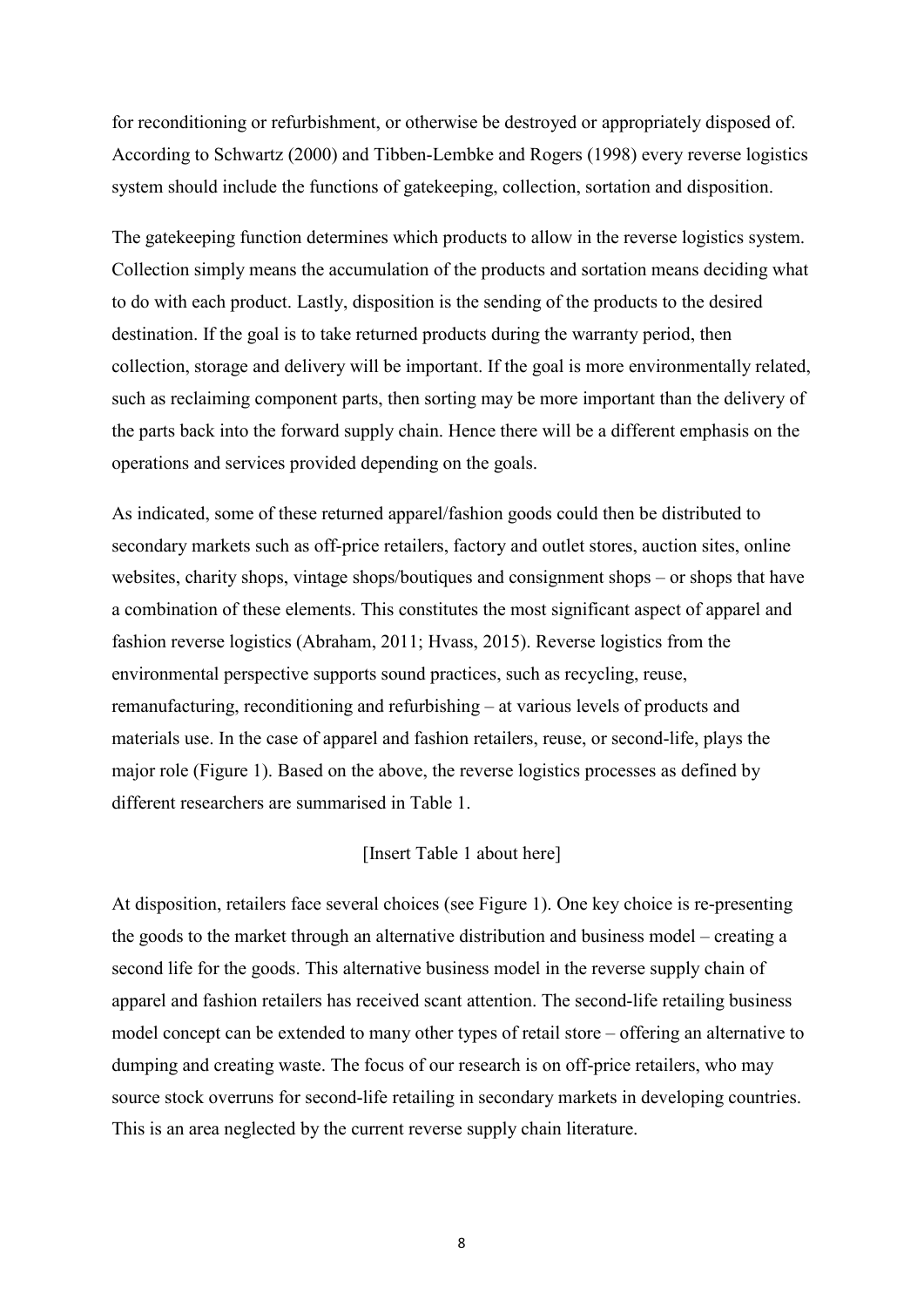#### **3. Theoretical considerations and various business models**

Our research draws on the resource-based view (RBV) and the ecological modernisation theory. The RBV stipulates that the development of internal capabilities and resources (Darnall *et al*., 2008) assists in extending the scope of flows and boundaries (Sarkis, 2012). It contends that a resource capability is enhanced by attaining strategic fit between resources and opportunities, and gaining added value from the effective deployment of resources. Firm resources must be organised and carefully managed, especially in planning, implementing and controlling the efficient, cost-effective flow of materials, in-process inventory, finished goods and related information from the point of origin to the point of consumption on a forward supply chain. Returning to the point of origin is technically and economically challenging in the case of apparel and fashion retailers. The alternative is a business model that, instead of disposal, extends the life of a product.

Ecological modernisation theory (Berger *et al*., 2001) can also be used to help identify various boundary relationships and the management of flows – particularly in its linkage to environmental and economic (boundary) performance through technology (technological boundaries) and innovation (knowledge boundaries) arising from stakeholders. In recognising this, ecological modernisation theory emphasises the possibility of a process of re-embedding economic practices with respect to their ecological dimension related to modern scientific, technological and state institutions. Therein, stakeholder theory plays a significant role in management decisions as well as providing flows and managing boundaries within the supply chain (Sangle, 2005; De Brito *et al*., 2008; Darnall *et al*., 2009). We will not delve into discussion of these specific theories, but consider these from the perspectives of individual consumers, supplier partnerships and off-price retailers within the supply–demand market opportunities of second-life retailing.

A business model describes the design or architecture of value creation and capture: what customers want, how they want it and how the enterprise can organise itself to best meet those needs and make a profit from so doing (Teece, 2010). In essence, a business model is a conceptual view of the business, rather than a financial model. The concept of a business model has no established theoretical grounding in economics or in business studies (Teece, 2010). A business model articulates the logic, the data and other evidence that supports a value proposition for the customer, and a viable structure of revenues and costs for the enterprise delivering that value. In practice, successful business models are to some extent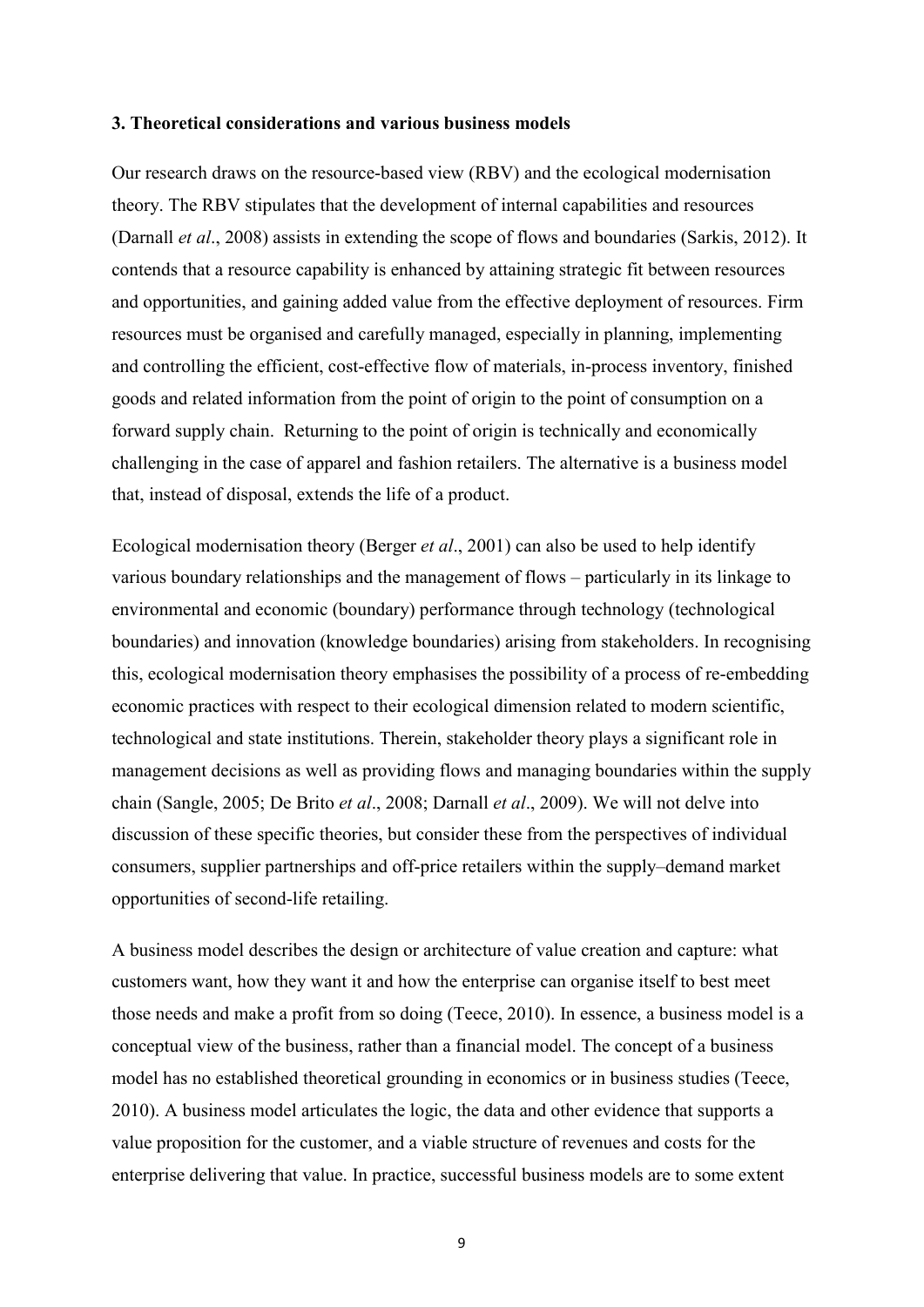"shared" by multiple competitors (Teece, 2010). As demonstrated in this article, second-life retailing is shared by many vendors within a given industry – as the market is able to capture the benefit that vendors will deliver to customers. In particular, a business model describes the value logic of an organisation in terms of creating and capturing customer value.

There are several business model frameworks, such as the Business Model Canvas (Osterwalder and Pigneur, 2010), the Four-Box Business Model (Johnson, 2010), the STOF (service, technology, organisation, finance) Model (Bouwman *et al.*, 2008), E-Business Model Schematics (Weill and Vitale, 2001), Technology/Market Mediation (Chesbrough and Rosenbloom, 2002), Entrepreneur's Business Model (Morris *et al.*, 2005) and e3-Value (Gordijn and Akkermans, 2001). Other sustainable business models include those of Bocken *et al.* (2014), Zott and Amit (2010), and Wells and Seitz (2005). While all these frameworks differ in their purpose and context, the essential dimensions are connected in a systematic manner – an overview is provided in Table 2.

# [Insert Table 2 about here]

In this paper, we use the Business Model Canvas (Osterwalder and Pigneur, 2010) as the framework to conduct our case studies. This model is widely used, offering a framework to analyse and understand the interfaces between different parts of a business, its environment and customers. It consists of the following nine dimensions.

- 1. An organisation serves one or several *customer segments*.
- 2. It seeks to solve customer problems and satisfy customer needs with *value propositions*.
- 3. Value propositions are delivered to customers through communication, distribution and sales *channels*.
- 4. *Customer relationships* are established and maintained with each customer segment.
- 5. *Revenue streams* result from value propositions successfully offered to customer segments.
- 6. *Key resources* are the assets required to offer and deliver the previously described elements…
- 7. …by performing a number of *key activities*.
- 8. Some activities are outsourced and some resources are acquired outside the enterprise via *key partnerships*.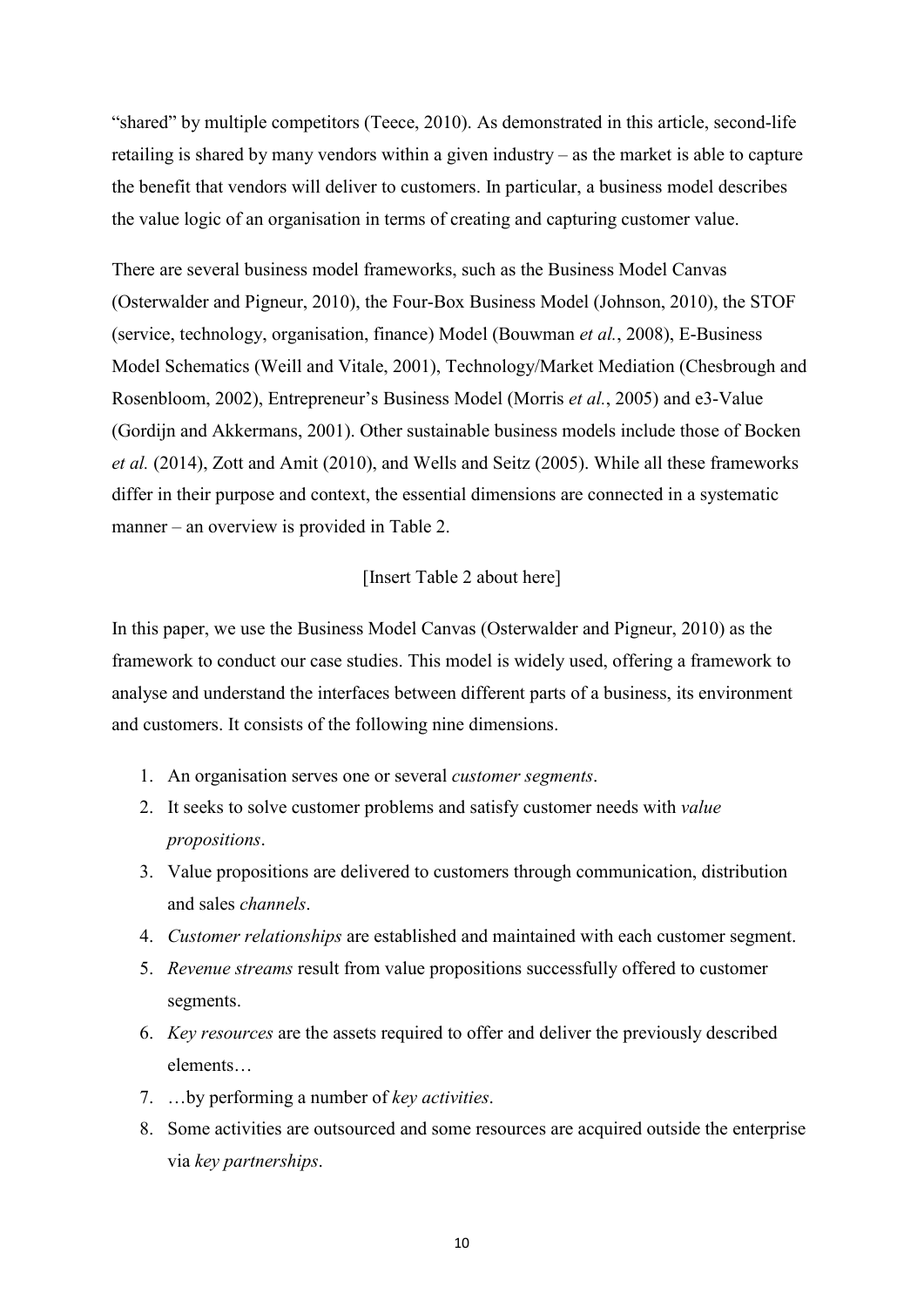9. The business model elements result in the *cost structure*.

# **4. Methodology**

This paper is based on two case studies, examining the business models of two off-price Malaysian retailers. Off-price retailers play an important role reducing waste and helping to democratise consumption. They are a critical element in the apparel and fashion retailers' reverse supply chains. Without the off-price retailers most of the surplus stock and seconds would end up in landfill causing environmental damage, increasing costs and reducing margins. We focus on Malaysian firms because they operate in an emerging market where off-price retailing is less developed and more recent. Moreover, the developed world provides the backdrop to much management research and it is important to improve our nascent understanding of how organisations work in the emerging markets.

We utilised a three-step research strategy. First, we conducted an extensive analytical review of the extant literature. Second, we conducted extensive qualitative interviews with middlelevel managers, supervisors and operating executives of the two firms, augmented with observations at several major Kuala Lumpur-based outlets. Third, we carried out a second round of interviews with selected respondents.

The two case studies share a similar context. Hence we control for the sector, enabling us to use the Business Model Canvas to structure our data collection, offering a clear explanation of the key facets of the off-price retailers' business models operating in an emerging market. In conducting our case studies we paid particular attention to reverse logistics SCM and sustainability issues. Our findings are summarised and detailed in the next section.

As pointed out, the second-life retailing business model and its role in the reverse supply chain has not received much attention, hence this work is timely and addresses a gap in the current literature. It contributes to the literature by demonstrating how entrepreneurial business models potentially reduce waste and add value. Moreover, it contributes to our nascent knowledge of service supply chains in emerging markets.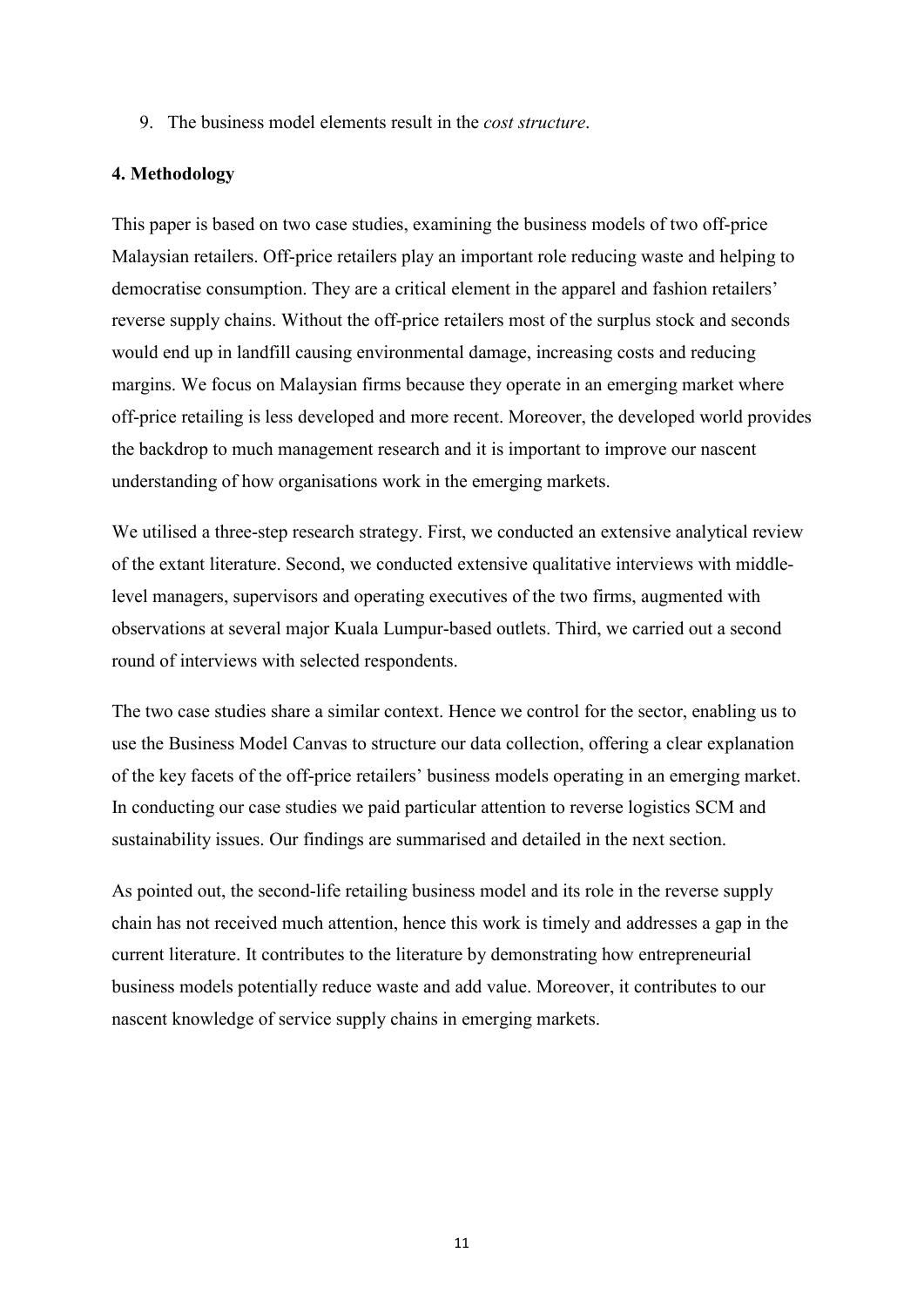# **5. Findings: the second-life retailing Business Model Canvas – case examples of off-price apparel retailers**

The two retail groups studied were: the *Factory Outlet Store* (F.O.S) and the *Reject Shop* (RS). They were selected because they are leaders in off-price retailing in Malaysia. A closer examination, however, revealed that unlike their counterparts in the developed countries – e.g. TK Maxx and Dress for Less – they operated a mixed business model combining traditional retailing with off-price retailing. They both offered their own labels as well as international brand overruns and seconds purchased at a discount as a part of their second-life retailing operations. Hence they needed competencies and capabilities in two retailing areas. Our case examples sourced stock overruns or discontinued stock from South America (Ecuador, Peru and Chile), South Asia (Bangladesh, India and Pakistan), China and Eastern Europe. Their existence can be explained by the ecological modernisation theory (Berger *et al*., 2001). These business models owe much to technology (technological boundaries), which facilitate their operations, innovation (knowledge boundaries removed by globalisation and increased connectedness among stakeholders giving rise to global brands and demand for global brands), and overlap between the traditional economic drivers and environmental and corporate responsibility drivers.

F.O.S is an established indigenous retailer operating 50 stores in major shopping complexes throughout Malaysia. It markets its own labels, such as Republic, Fahrenheit and Miss Cindy (not to be mistaken for similar sounding brands popular in the UK), and imported stock lots and overruns of as many international brands, including Ralph Lauren, Tommy Hilfiger, Lacoste, David Beckham, Gap Kids, Levi's, Michael Kors, Banana Republic, Zara, Gianni Valentino, Abercrombie & Fitch, and Paul Frank as part of its second-life business model. It offers affordable quality apparel, such as graphic tees, polo tees, shirts, denim bottoms, accessories, basic wear and footwear.

On the other hand, RS is a speciality store concept, currently with 33 stores at many leading shopping centres across Malaysia. RS offers international label brands, such as Old Navy, Urban Pipeline, Bang Bang and Waikiki Surf Co – again relying on overruns, seconds and its own-label brands.

Both retail groups offer consigned goods, such as wallets, bags, slippers, flip flops, belts, stockings, undergarments and socks. While both retail groups combine traditional retailing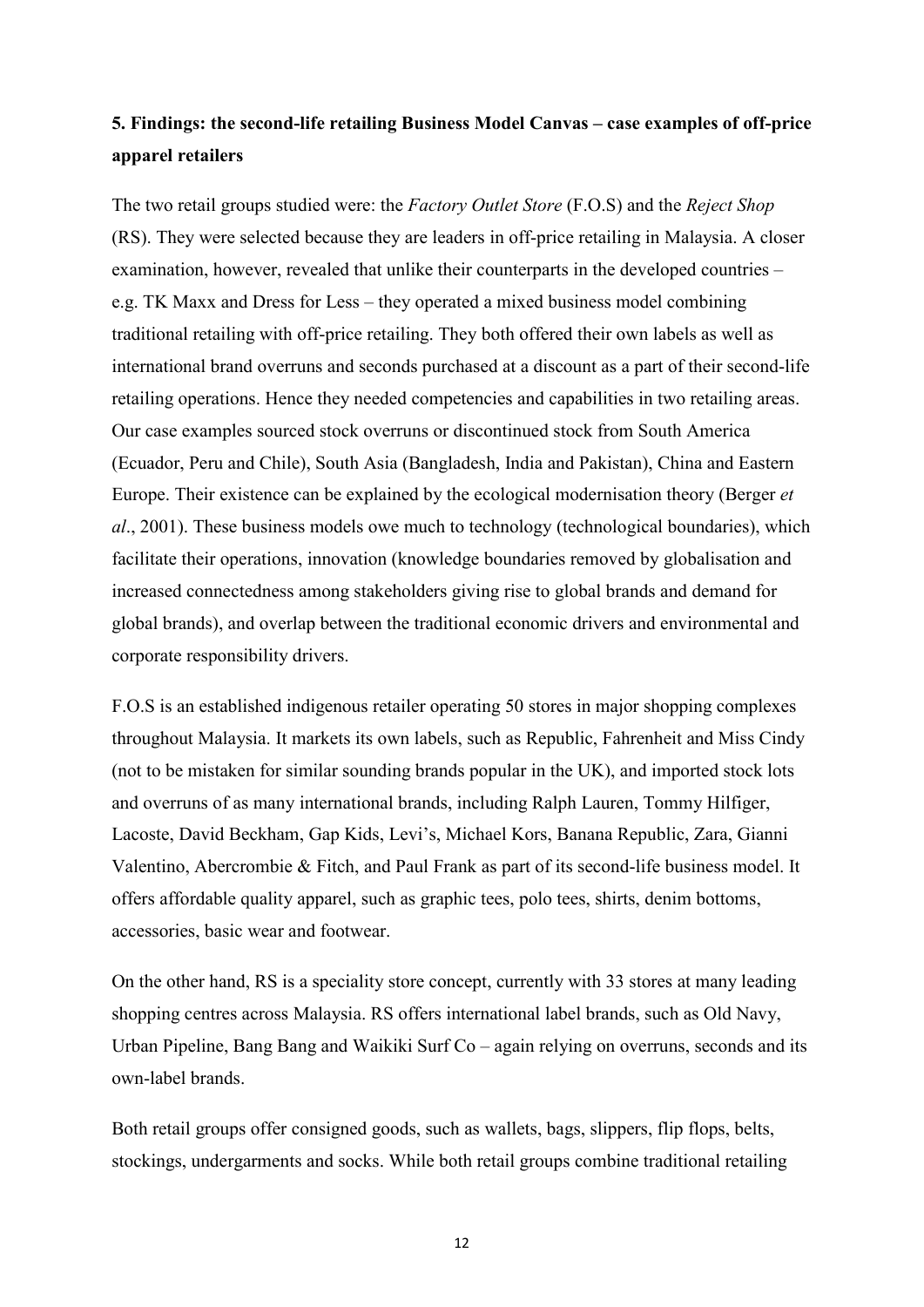with second-life retailing in their business models, the mix is significantly different – with F.O.S more reliant on a second-life business model. In both cases, the range mainly consists of summer clothing, given the weather conditions of the country, but every now and then there is a new batch with warmer clothing, such as sweaters and jackets. The range of clothing offered in each of the two retailers' stores is significantly different. The variation in the range of offerings is to attain greater alignment with market demand at a micro level, increasing the complexity of merchandising and supply chain management. Both retailers are synonymous with the concept of retailing internationally branded garments at a fraction of the prices charged overseas, although F.O.S has a wider range of stock. Stock is sourced from overseas factories as well as local factories. The advantage of overruns stock is that many of the brands offer relatively new styles, which would otherwise not be available. With their everyday low-price philosophy they are budget friendly and have made clothing affordable to many price-conscious consumers.

Figure 2 illustrates the key elements of the business models of F.O.S and RS. The various elements of the Business Model Canvas are discussed in the following sections.

[Insert Figure 2 about here]

#### *5.1 Key partners*

The key partners include payment service providers, technology providers and logistics providers. They are critical to the success of both retailers, and hence significant effort is devoted to creating a close partnership including frequent contacts, links through automated services and personal relationship assistants. These partners perform a key role in facilitating reverse logistics and are briefly described here:-

*Payment service provider.* Banks are the key payment service providers supplying payment infrastructure and credit facilities.

*Technology provider for terminals at outlets/stores.* Provides tangible plug-in terminals, hardware, cash registers, and automated service and checkout systems. These play a critical role in both forward and reverse supply chains. The information flow enables the retailers to make more accurate merchandising decisions reducing overstocks or stock overruns. This in turn affects purchasing and logistical decisions.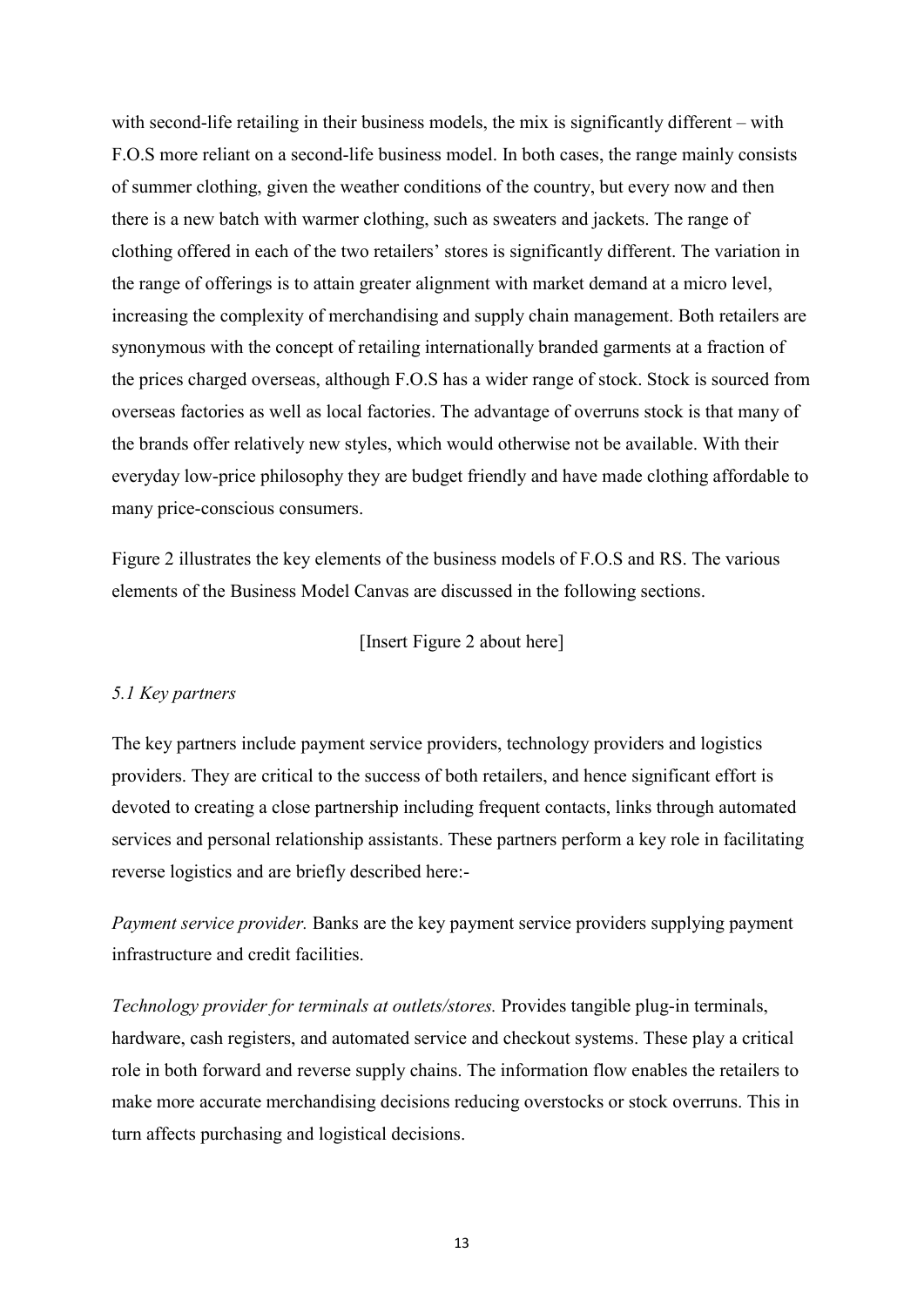*Logistics provider*. Each group has its own logistics provider. RS's holding company is its logistic provider, whereas F.O.S uses specialist transport providers. Stock is transported on a demand as well as a supply basis – usually more frequently during peak season sales. Operating a push system (demand) and pull system (supply) simultaneously requires coordination and bringing together two different sets of routines and capabilities. They both use separate courier service delivery providers to deliver online shopping orders. In both cases, logistics planning was carried out at the head office. The manner in which logistics operational processes are organised and executed is important as it is a key activity of these two retailers. The interviews revealed that logistics were not differentiated based on the type of merchandise, and that the lack of differentiation did not hamper operations. It transpires that a single inward logistics system is capable of meeting the needs of both traditional and off-price merchandise.

#### *5.2 Key activities*

These comprise development, maintenance and operations, including financial settlements, inventory and risk-management activities. They involve set-up and infrastructure expansion costs, maintenance and operations throughout all stores in the country. Merchandising is another key activity. Buyers were responsible for specific types of merchandise. Hence, in buying terms, both retailers distinguished between their traditional and second-life operations.

#### *5.3 Key resources*

The RBV stipulates that an organisation's resources and how they are combined (capabilities) are essential to its success. The key resources in the case organisations are people, such as product designers, buyers, store personnel and warehouse staff. A key capability is the ability to develop relationships with local merchants as well as financial institutions and technology vendors. The tangible resources include payment systems infrastructure, real-time data capture systems, stores location and fittings and fixtures, and marketing and promotion systems. The intangibles include trust and reputation among key stakeholders, i.e. customers, suppliers and key partners. In terms of store personnel, each store has a minimum of a supervisor, an operating executive, a storekeeper and a cashier, in addition to employing several sales personnel and a security guard depending on the size of the outlet (which can range from 5,000 square feet to 14,000 square feet in shopping malls). Store operations are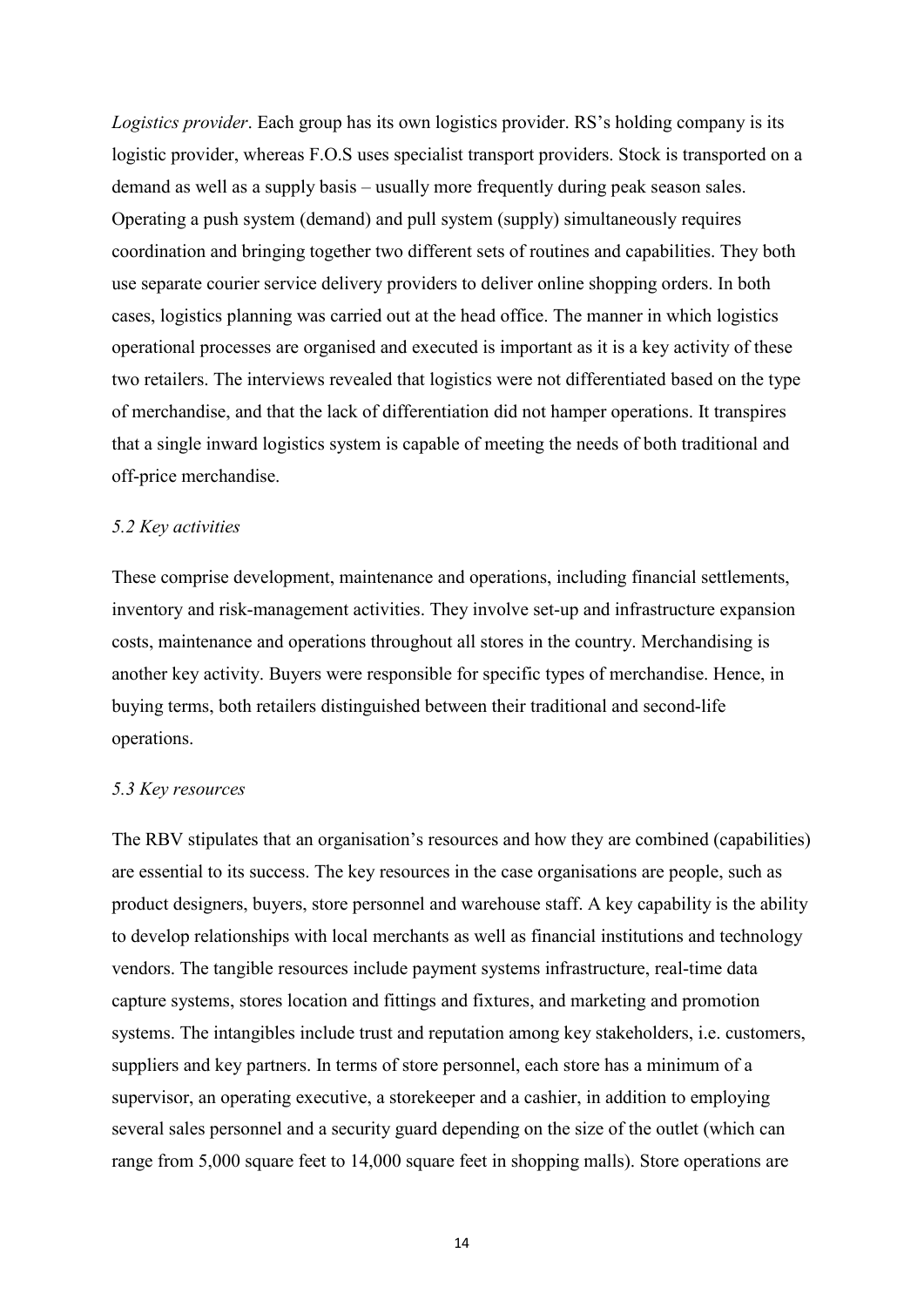led by the operating executive together with the store supervisor and storekeeper. Local product designers and local merchants (B2B) provide some of the merchandise.

The forward and reverse logistics process involves the physical movement of products and returned products. The managers interviewed identified the following associated activities: (1) verifying the documentation accompanying each product and return; (2) inspecting the condition and packaging of each product and return; (3) recording any discrepancies with the product specification and return policy; (4) assigning bar codes and distribution and predisposition codes for returns; and (5) final inspection of the stocks and finalising the documentation.

Forward and reverse logistics were highly dependent upon the efficiency of human resources, though it may appear that the information technology providers are the key partners. Forward logistics capability was identified by the organisations studied as an important competency for both own-brand and second-life merchandise. It was also pointed out that second-life merchandise offered a greater challenge because of the remoteness of the suppliers, the transportation distance and the complexity of international logistics. Furthermore, buyers had little control over second-life merchandise, in that they could not pre-specify, and their decision was based on the suitability of stock available for their local market. The opportunity for repeat orders was rare.

We also discovered that reverse logistics, irrespective of whether merchandise was own brand or second life, presented a greater challenge. This is because the priority, understandably, is getting the product out to the customers, rather than dealing with returns "coming back". Prompt handling of returns is often an issue according to the managers interviewed. This is because the combination of processes that form reverse logistics competencies is complex, and there is a lack of capabilities, a limitation that is faced especially by B2B merchants as compared to B2C, which are relatively easier to process. The RBV explains many of the practical issues highlighted by our respondents.

## *5.4 Customer segments*

*B2B merchants*. The teams of managers in both organisations coordinate activities with their own respective suppliers, plan and monitor production (which could be derived from sales forecasts, actual orders or planned orders) and resolve any operational difficulties. The strategic objective of both retailers is to maximise margins and earn a reasonable profit. To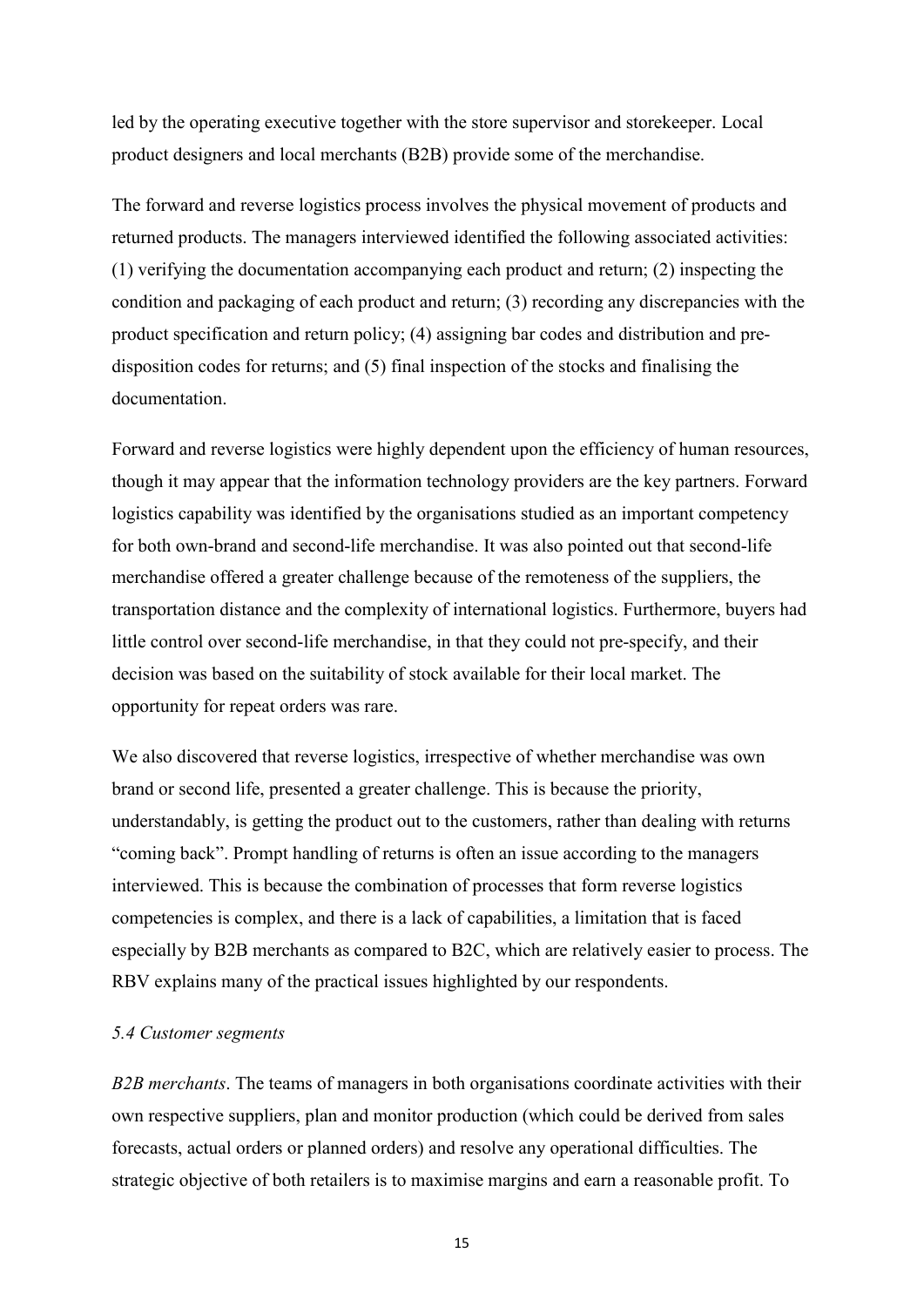this end own labels were sourced as much as possible locally. Local sourcing offered a number of important advantages including shorter merchandise delivery lead time, reliability, closer relationship, simpler logistics and lower logistics costs. This sourcing strategy offered both retailers important competitive advantages: lower costs; improved margins; faster reaction to changes in taste; and lower stock overruns. The local sourcing also reduced their carbon footprints. Price played a key role in supplier selection; despite this the number of suppliers was kept moderately small but price negotiations were conducted frequently.

Offshore sourcing of supplies occurred predominately in relation to the second-life retailing business model. This incurred some hidden costs including procurement, time spent on the acquisition and monitoring progress, and the possibility of lost sales due to late delivery or incomplete delivery (e.g. wrong size ratios, colour mix, style mix). Such hidden costs are less of an issue when sourcing locally. Returning to the off-shore procurement costs, these included airfares, hotel bills, telephone calls and subsistence payments. These can be significant, although they were categorised as overhead costs – masking the true costs of offshore procurement. Interestingly, in some cases, the cost of procurement exceeded the value of the final invoice. Although we were unable to ascertain the environmental impact of longdistance procurement, such as carbon footprint, we estimate this not to be insignificant and this has to be set against the environmental benefit of second-life retailing. Based on our discussion, and assuming the second-life merchandising would otherwise have ended up in a landfill site, we estimate a significant positive environmental impact.

*Local sources.* Own label is designed and sourced locally – having up-to-date designs and occasionally using recycled textiles. The proximity to suppliers reduces the negative impact of production delays, when compared to offshore supplies where delivery lead times are around four weeks and any delays impact on the business. The recycled textiles are sourced from various local suppliers through the supply chain to improve resource productivity and reduce costs. Designers play an important role creating designs suitable for recycled material. The strategy is environmentally sound and helps both case organisations to maintain their low-price strategy. Both F.O.S and RS source own-label apparel locally, where possible, purchasing regularly and in large quantities and they rely on local design creation services. Both organisations are vertically integrated with a full or partial stake in the suppliers of goods and services. The purchasing function frequently negotiates prices with local suppliers but less so with the suppliers of international overruns or discounted stocks. Local purchasing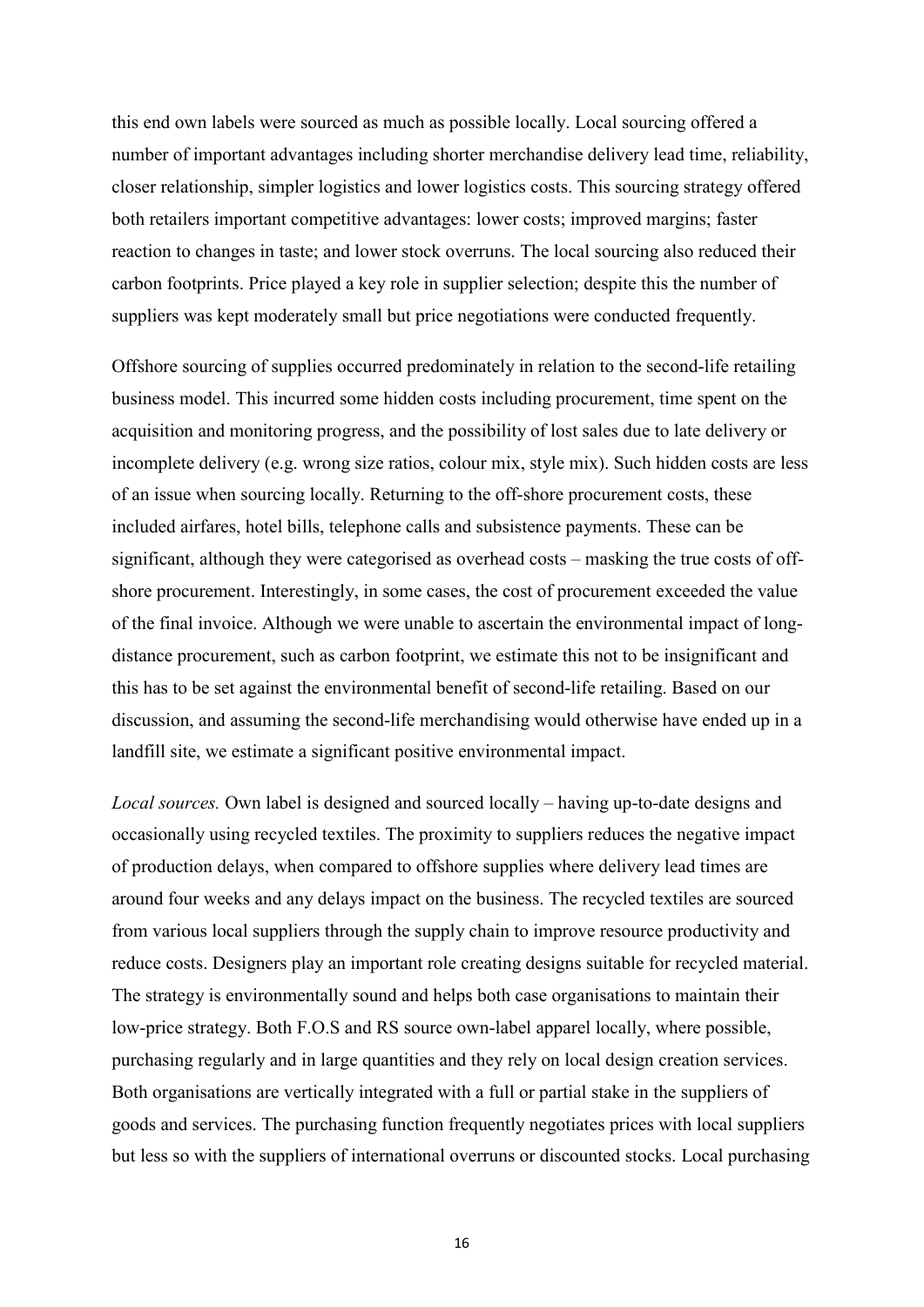relies on closed-loop supply based on direct-order service contracts and is credit based. Some of the international brands are retagged, relabelled, or even unlabelled, due to the quality of manufacture or product faults. Local onshore suppliers are short term, competitive, low price and value for money, and inevitably there is a reasonable level of trust between the retailers and suppliers. Accordingly, the number of suppliers is small to ensure dependency and dedication. Effective supplier relationships are fostered as well as the planning of merchandise distribution. For example, to drive sales, special packaging to promote products, and repackaging any unsold inventories for sale the following season, is undertaken for seasonal products such as winter apparel that is sold to these off-price retailers. This means that they are sold on the secondary market in Malaysia immediately following the prime selling season overseas for international brands.

Own-label stock is built around vendor-managed inventory (VMI), which offers both retailers system efficiency in merchandise planning and synchronised production scheduling, enabling them to order stock as required in order to best meet customers' needs. The system minimises retailers' stockholding costs and potential for surplus stocks. In turn, the suppliers, via collaborative planning offered by both retailers, are able to manage production flows more efficiently and to meet the retailers' demands. To optimise the flow of information and merchandise, retailers employ technology such as barcodes and electronic point of sale (EPoS), which transmit information on size, style and colour of products back to the head office. However, most often, once the stock is sold, then it has gone for good and the retailers move on to the next design, rather than replenish stock. Supply chain management has been created internally and externally to support and supply products effectively to customers. Notably, the responsibility has been shifted to the suppliers in the pre-retailing services (labelling, ticketing, steaming, pressing and packaging for store-ready display), hence this lowers the inventory risks, processing and stockholding costs and services. Distribution of stock and inventory levels are determined at head offices with reduced stock-outs in mind, and some ordered stock is also stored at the various outlets prior to goods being sold.

Decisions concerning what activities and operations are appropriate for second-life retailing in the reverse logistics flow are based on the operational goal of the retailers in reverse logistics. Economic value recovery is obtained through second-life retailing where the reverse logistics network consolidates, inspects and sorts items as needed and then allocates and transports them for various recovery options. The responsibility for collecting and recovery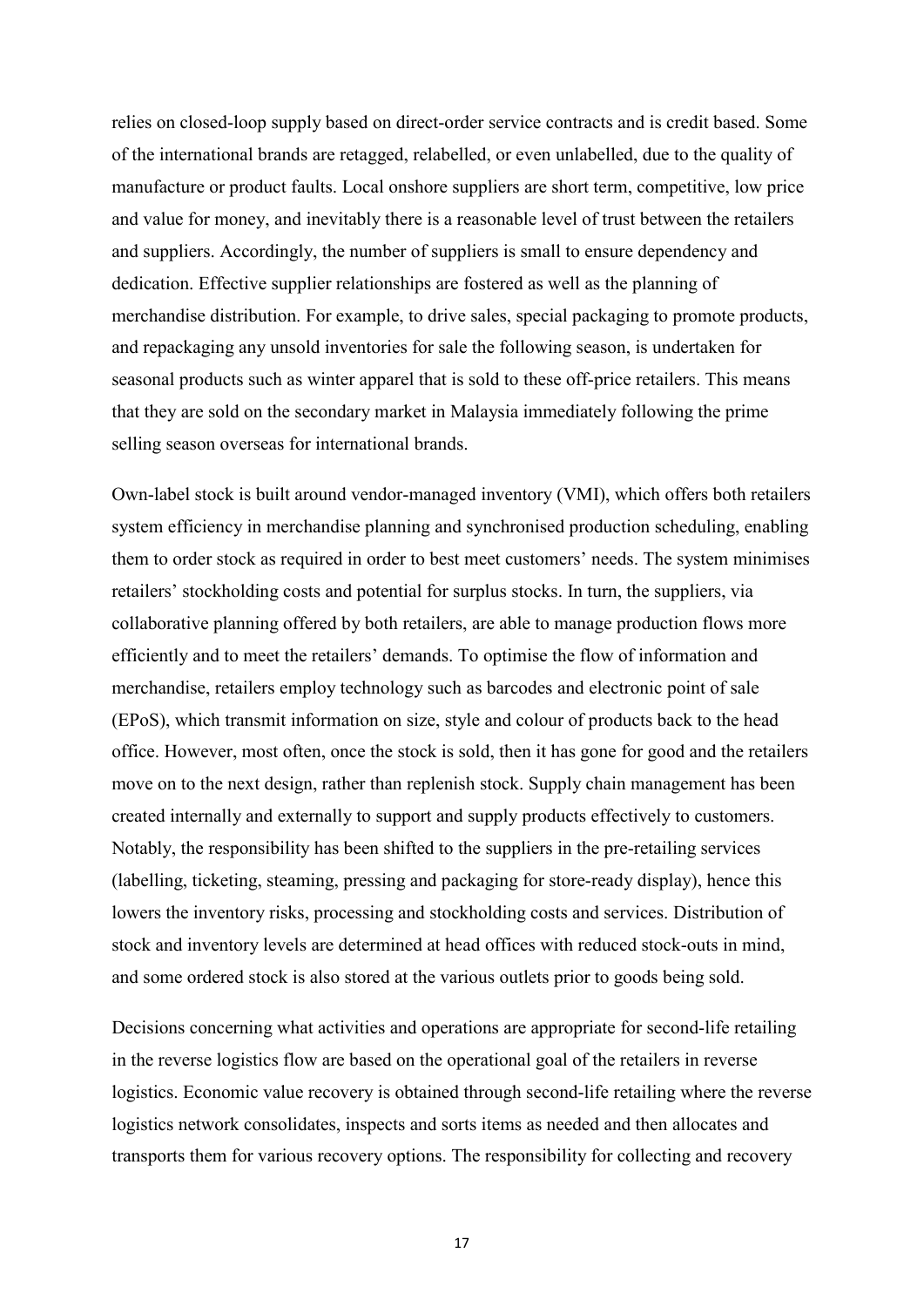of second-life retailing opportunities may be taken by manufacturers, third-party logistics or retailers, as shown in Figures 1 and 2. A high level of coordination and collaboration among these parties is imperative in the second-life retailing business model. Clear and effective cooperation mechanisms and well-defined contractual agreement on terms and conditions between the entities are prevalent.

*B2C customers.* Customers tend to visit stores frequently to view and purchase fast-moving fashion goods. RS predominately targets fashion-conscious younger people. Its success is built on its low-price philosophy. The target niche and the low price point are reflected in the range of its second-life brands as highlighted previously. F.O.S targets a broader age range and value is reflected in offerings at two different price points (low and medium) as opposed to RS's single price point (low). F.O.S's low price point merchandise are mainly own label, while second-life represents the medium price point where top international brands are offered at substantial discounts. This is an interesting point to note and contrasts with the approach of RS and, more importantly, with off-price retailers operating in developed countries.

In both cases, the emphasis on fashion means that own brand-lines are not replenished and purchases are made in relatively small quantities, which are easily disposable. When it's gone, it's gone – and that attracts customers into stores for more current trends. The fashion lines are for immediate wear and are not built to last, tempting customers to repurchase within a shorter timeframe for more clothing given its affordability. In addition, the store outlets save time operationally by taking delivery of floor-ready merchandise – that is merchandise with bar codes and pricing information. Key merchandising decisions such as the design and style of garments along with colour ranges are made centrally. Sourcing locally and using VMI means that decisions on colour can be made much closer to the time goods are required in the stores, reducing stockholding and the risk of bad decisions. The use of technology enables management to base merchandising decisions on up-to-date sales figures or on best-selling lines at various stores. Moreover, the technology provides connectivity and visibility to suppliers. The store manager/sales staff can also improve customer service by ascertaining where garments are in the supply chain and being able to process customer orders based on this information. This is similar to the quick-response strategy of UK fashion retailers (Birtwistle *et al*., 2003). This shortens the distribution cycle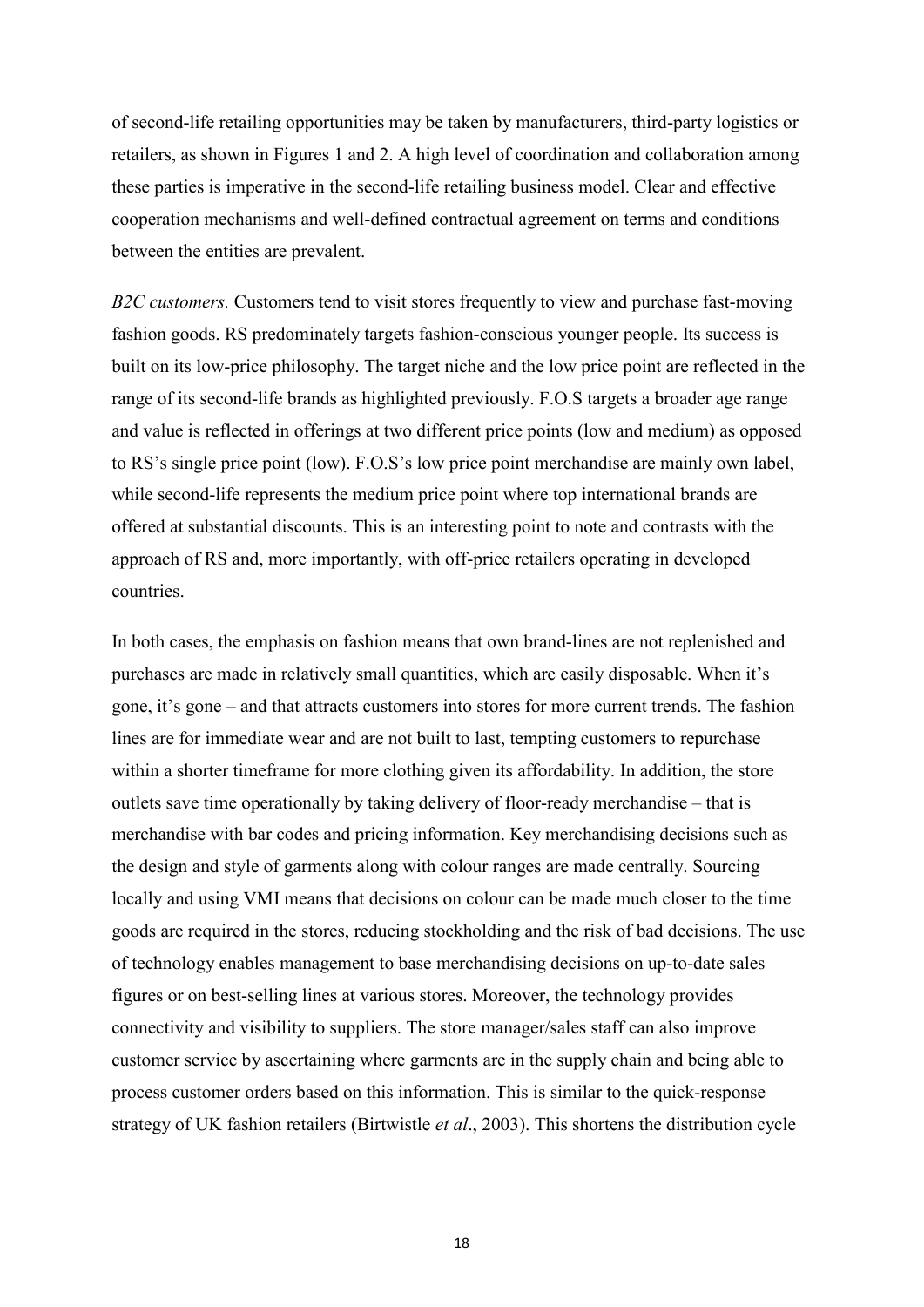and reduces handling costs, while increasing the accuracy of delivery and improving in-stock situations of own brands.

The situation with second-life apparel is somewhat different. The procurement is based on availability rather than pre-specification. Both retailers purchase what is available, unlike their own brands, which are pre-specified. The key decision that buyers make is the fit between available second-life stocks and local consumer taste. If the fit exists then the second-life stock is purchased. The availability of real-time sales information and the popularity of merchandise lines assist buyers' decision making.

F.O.S offers clothing at different key price points – including second-life branded apparel at a significant discount. Hence, F.O.S has a wider customer base and targets a broader age range compared to RS, whose customers tend to be younger and more interested in trendy T-shirts designed, manufactured and sourced locally – as well as some lesser known overseas brands. In view of this, the supply chain and reverse logistics are complex and include a diverse range of local and international suppliers. The complexity of the supply line is such that if it is not effectively managed it can have significant detrimental impact on the bottom line of both retailers. The reverse logistics of second-life vendors form part of F.O.S and RS's forward supply chains. Second-life merchandise is more important to F.O.S, enabling it to broaden its merchandise range and price points making its proposition attractive to a broad range of price conscious consumers. It is also important to RS in helping to attract customers through its stores. The business model built around second-life retailing in essence complements the traditional retailing business model contributing to increased revenue, reputation, trust and improved customer service.

Purchased goods can be returned up to three days after purchase, in good condition, for exchange with other products. Goods returned are redisplayed for sale following inventory checks. They are discarded if not fit for display.

From our observations, F.O.S's customers cover broad age range, while RS's customers are predominately young people. The target niche affects all aspects of the business, including the supply chain, revenue streams and profitability. To accommodate rapid changes in design fads the supply chain is designed to enable effective last-minute merchandising decisions.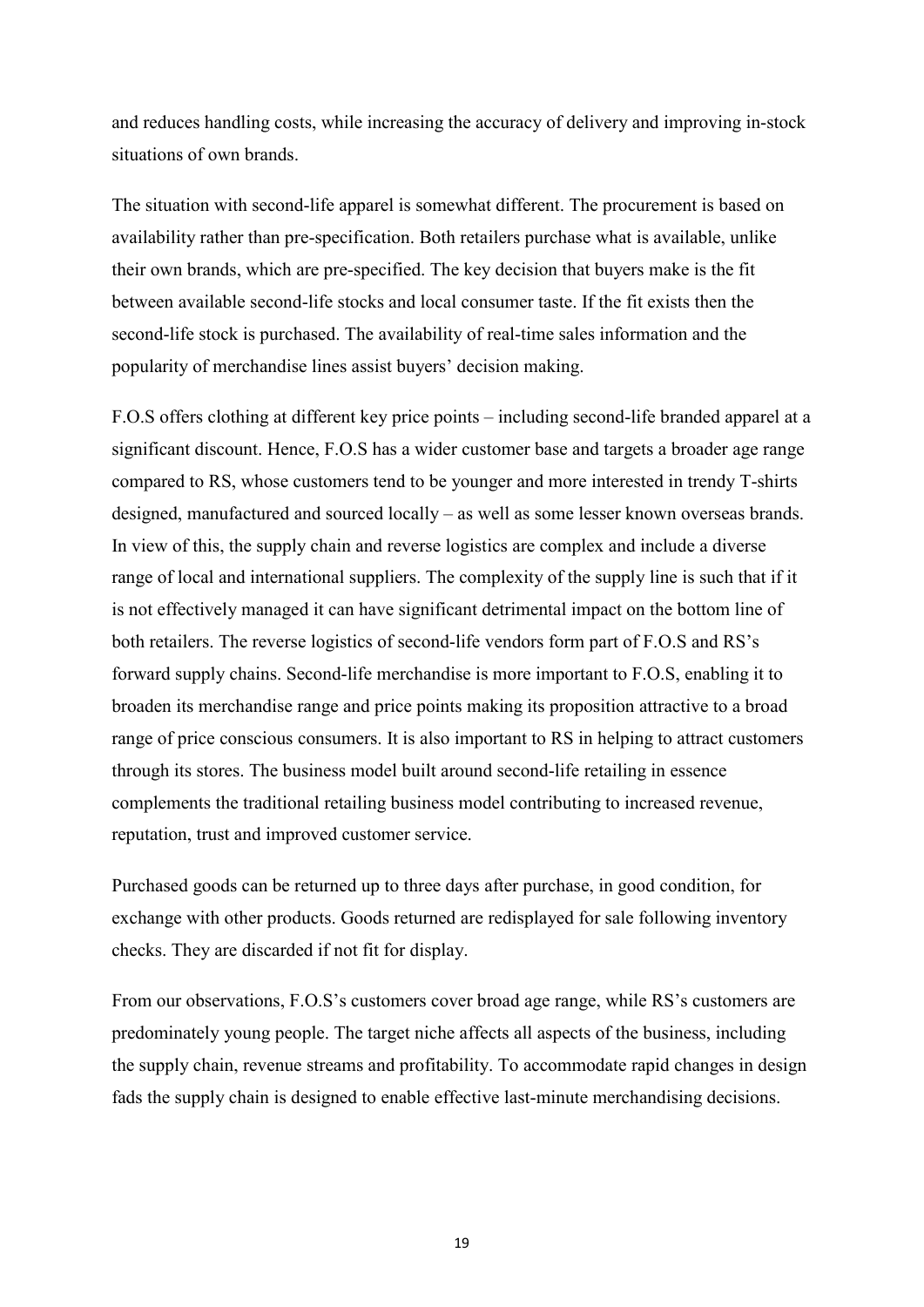### *5.5 Customer relationship*s

Unlike RS, F.O.S operates a membership card system that rewards purchasers' loyalty in an effort to enhance business sustainability. F.O.S offers a superior service experience to its customers, e.g. by providing access to personal sales assistants.

Stock may differ from one store to another in order to better meet the micro-level demand. Closer alignment between the offering and the store's customer mix is made possible by the IT infrastructure and is reflected in the management of its supply chain. Stock is also frequently arranged and rearranged in the stores to generate the impression of new stock arrivals.

# *5.6 Channels*

The key channels of promotion are the web and advertising/promotions. Both of these channels are described briefly:

*Web*. F.O.S utilises social networking sites, such as Facebook, Twitter and Instagram, to promote its stores and merchandise. Its loyalty card scheme, recently introduced, allows accumulation of points and up to a 10% discount. In addition, a RM10 rebate (discount) voucher is given on accumulation of every 500 points, and the scheme offers special birthday discounts, invitations to new store openings, members-only sales, special offers, exclusive deals, warehouse sales and other special events to drive sales and customer loyalty. F.O.S offers a merchandise range compared to RS and is also more competitive. Such incentives to drive sales and customer loyalty have a positive impact on its forward distribution activities. It results in faster speed to market, and provides inbound and outbound transportation support in the supply chain activities in the network of facilities. In turn, this benefits customers, suppliers, stores, distribution centres and the company finances.

*Advertising and promotions*. Both retailers use conventional mass media (above-the-line advertising), pamphlets (below-the-line advertising) and, increasingly, digital media as well as in-store promotions and warehouse sales to promote their stores and merchandise. The forward supply chain is used to dispose of left-over stock. Strategies used include in-store promotions on a seasonal basis to clear stock that has been in the store for over a year. Stock is also moved from one store to another to improve the likelihood of it being sold or cleared. Stock is also sold more cheaply in seasonal warehouse sales, which are organised in smaller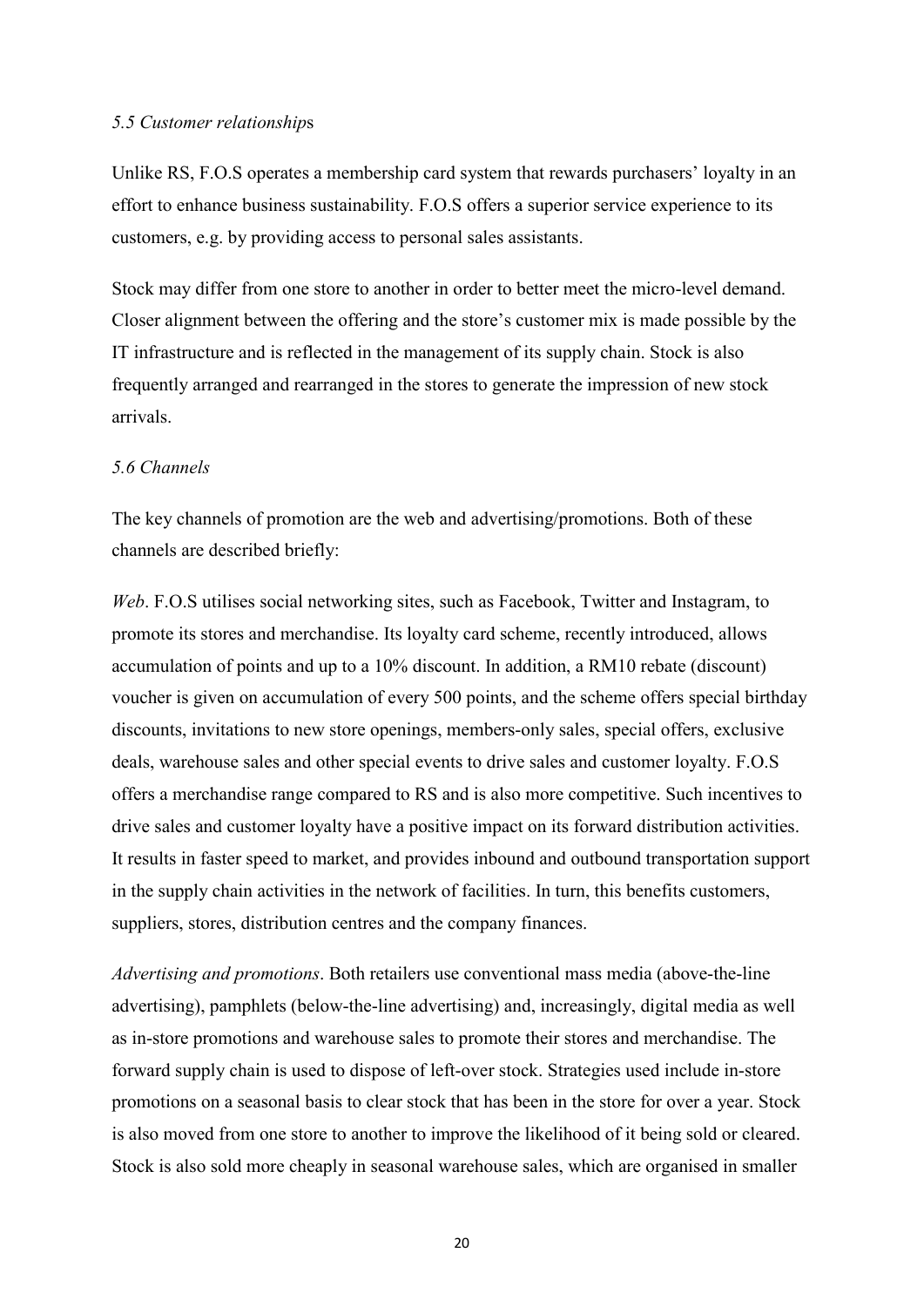shopping malls where large units can be rented relatively cheaply for two to three days to house such sales. When these stocks are not sold, they are redistributed back to the stores for the purpose of recapturing value, while defective items are appropriately disposed of.

#### *5.7 Costs structure*

Costs result from the set-up and operation in infrastructure and store expansion. Furthermore, costs also occur from tangibles and intangibles from partners, merchants and customers in addition to staff employment and promotion.

The forward and, to a lesser extent, the reverse logistics processes are a significant cost element impacting on margins and profitability. In normal circumstances, reverse logistics costs are less than 5% of the total supply chain costs. The increased risks and processing costs require the retailers and manufacturers in the supply chain to examine their existing reverse logistics processes to ensure they have full control over the process and subsequent product disposition. Reverse logistics happen in response to an action of a customer or supply chain actor and as such are difficult to anticipate or comprehensively plan for by the retailer. Often the retailers tend to focus on ad-hoc transportation and storage of returned products, and when this happens the retailers lack the capability of balancing cost efficiency (minimal transport expenses and returns inventory). Handling returns properly and tracking all activities are critical to the maximisation of efficiency. Returns policies establish guidelines that govern when a product is to be returned and under what conditions it will be accepted, alongside establishing an acceptable level of customer service with a view to protecting the organisation's goodwill. Accurate knowledge of what is returned makes it easier to evaluate returned stocks for possible re-distribution through second-life sales channels.

Second-life retailing has an important international dimension. Through the reverse supply chain, second-life retailing offers brand suppliers and traditional retailers an alternative market, enabling them to recover value and reduce waste. This is a creative approach to management of overstocks/overruns meeting different customer niche needs. Commercial returns occur in the normal (primary) sales phase or shortly after the season's end. There are other beneficial aspects to disposing of products, especially recalled or end-of-life products, such as avoiding excess inventory carrying costs, minimising taxes and insurance, and managing staff in the forward and reverse supply chain logistics.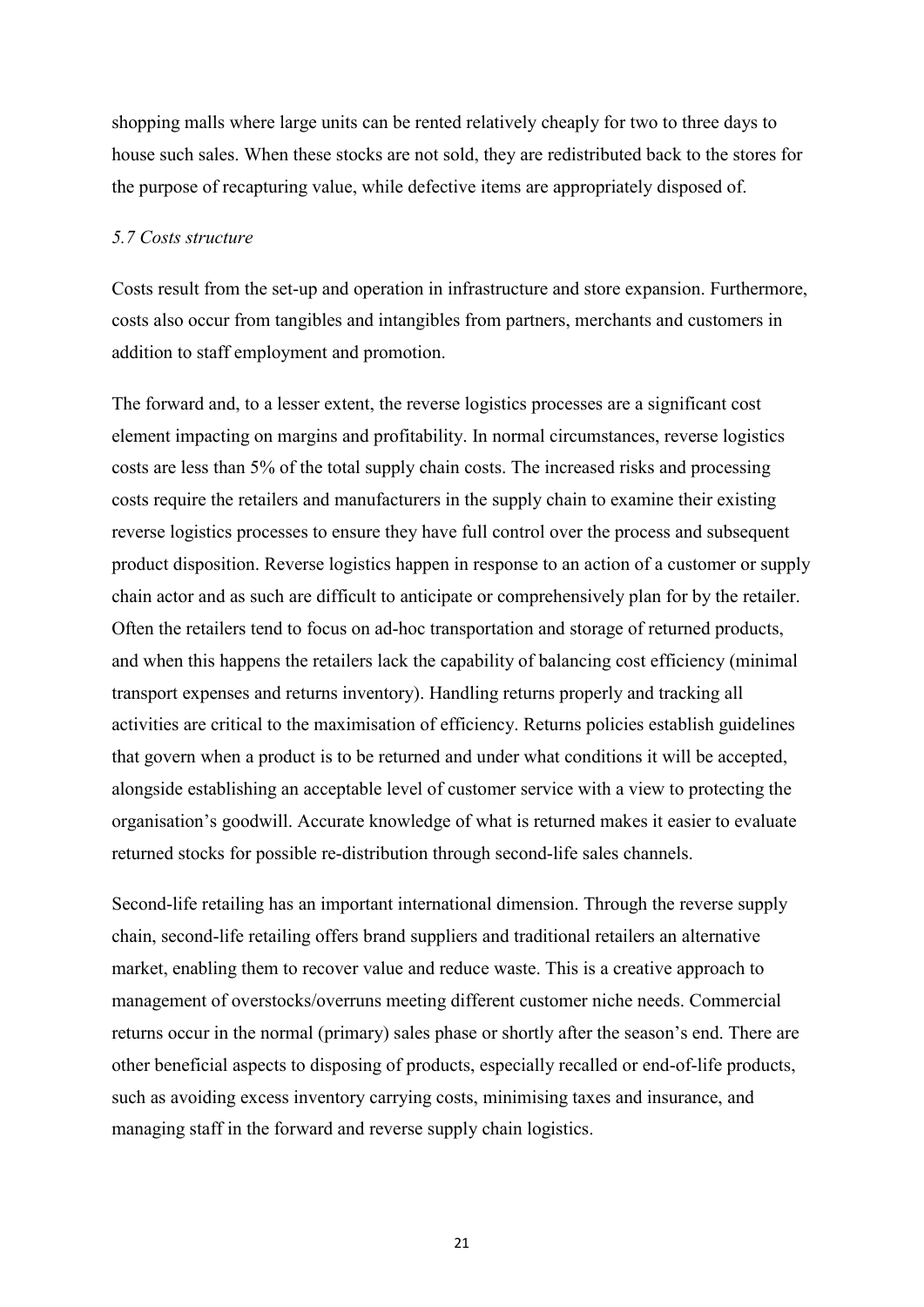#### *5.8 Revenue streams*

The case organisations drew their revenue from in-store sales of own-brands and off-price retailing or their online sales. They also generated a modest turnover from reversing supplies. Improvement in margins was gained through combining the forward logistics product dropoff with the reverse logistics pick-up creating greater synergies between them. The key is optimising the forward logistics operations because the reverse logistics process is a consequence of hidden mistakes in the forward supply chain – such as inadequate packaging, inferior materials and poor delivery performance.

#### *5.9 Value proposition*

We highlight the value proposition in terms of *value consumption, value renewal* and *pricelevel attributes* in the creative approach of capturing the benefits of forward and reverse supply chain processes*.* The value proposition of both F.O.S and RS as traditional retailers is fashion at an affordable price. The same proposition applies to the second-life retailing proposition of RS. This is reflected in the brands offered. The value proposition of secondlife retailing of F.O.S is slightly different – offering well-known international brands at a fraction of their original price but at a significantly higher price than their own brand. This enables F.O.S to operate at two key price points (low and medium) widening its appeal to a broader age range and level of disposable income. The trendy designs are aimed at lower income and younger adults who have just entered the workforce. Offers and discounts are available throughout all seasons – generating increased sales. Low prices are predicated on low costs and SCM plays a key role here. Technology and short lead times enable a better match between supply and demand as well as customer retention.

The value proposition refers to how items of value, in this case apparel as well as complementary value-added services, are packaged and offered to fulfil customer needs. The firm's products and services together represent value for a specific customer segment. It describes the way a firm differentiates itself from its competitors and is the reason why customers buy from a certain firm, such as F.O.S, and not from another. With more outlets, better marketing strategies and reward point systems, F.O.S provides its assumed value to the customers with off-price goods of international brands through its reverse supply chain process, which creates a *value renewal* utility. The reverse supply chain creates new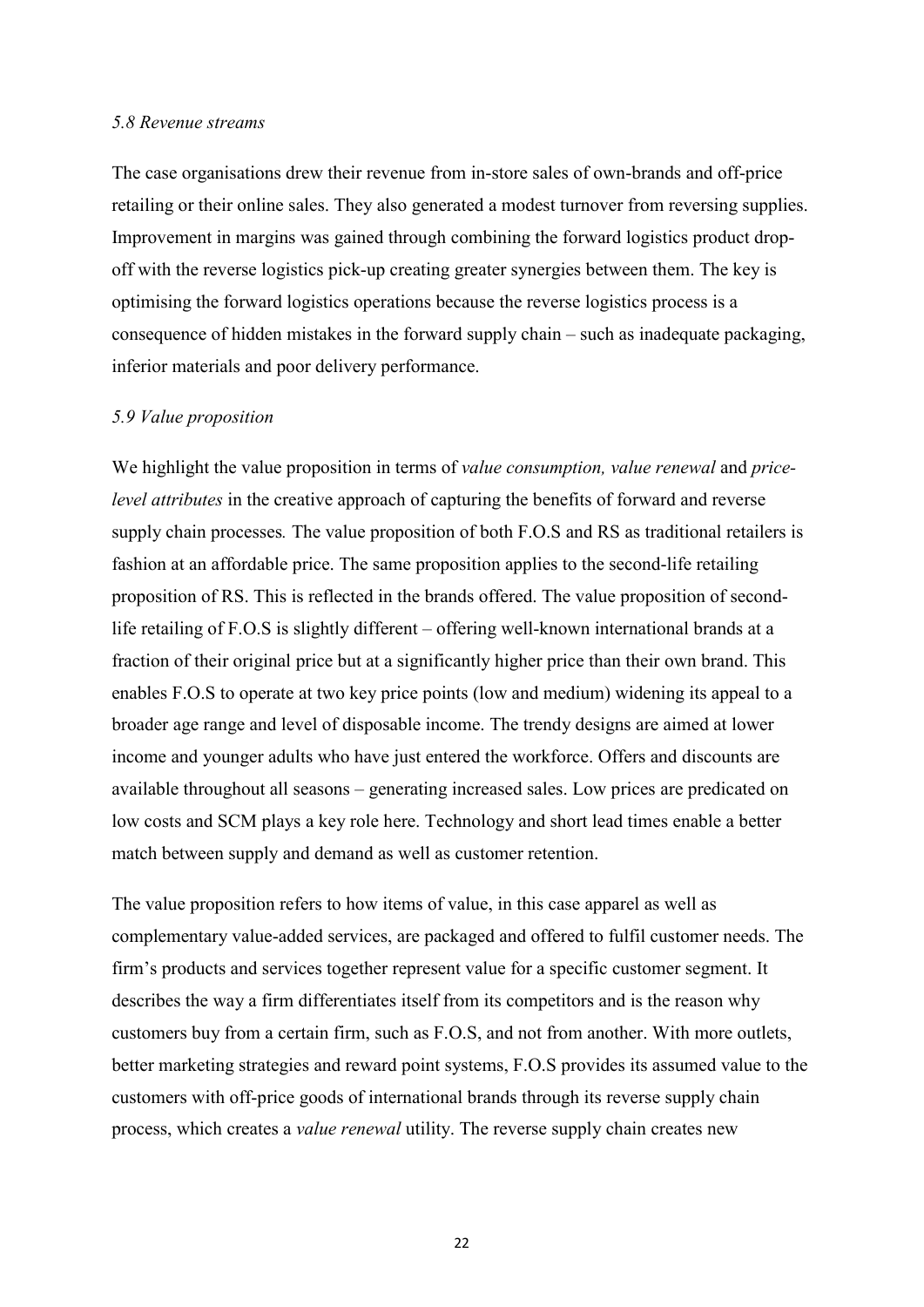breakthrough markets and the differentiation is captured in the *price-level* attribute of the value proposition.

The off-price retailing of apparel has created a new channel of *value consumption*. The best known and traditional phase of value life cycle is the value derived from consumption. This is the value that comes from the actual use of a product/services and is the dominant part of the value proposition. It is even more interesting to know that value consumption has an added element of *value renewal* whereby customer utility is extended through such creation of secondary markets, when value consumption at primary markets diminishes.

# **6. Concluding remarks and implications**

The green supply chain, sustainable supply chain and reverse supply chain are subjects of interest to researchers and policy makers. This burgeoning interest is due to many factors including consumers' increasing awareness and interest, NGOs, regulations and digital technology. Manufacturing provides the backdrop to much of the research. Yet in developing countries service industries account for the major share of GDP – and in emerging markets services are increasing their share of GDP. The paucity of research examining the reverse service supply chain is a significant gap. However, researching services is complex because of the heterogeneity both within and between service sectors.

Here we have focused on apparel and fashion retailers, because forward and reverse supply chain activities are critical to their success and they are also economically important in both developed and emerging economies. The prevalent concept in the reverse *manufacturing* supply chain is return to origin – to either refurbish or extract usable components for further use. As we have noted, this is less attractive in apparel and fashion retailing. On the other hand, the reverse supply chain of apparel and fashion retailers offers the opportunity for alternative entrepreneurial business models.

Our aim was to examine entrepreneurial business models arising from the reverse supply chain of apparel and fashion retailers. One such business model is off-price retailing. In the United States, off-price retailing came to the fore in the late 1970s. The concept reached Europe in the 1980s. Off-price retailing is a business model predicated on selling excess inventory that is not sold by speciality retailers or department stores, i.e. seconds and production overruns sold at a 20 to 60% discount. This reduces waste, creates value and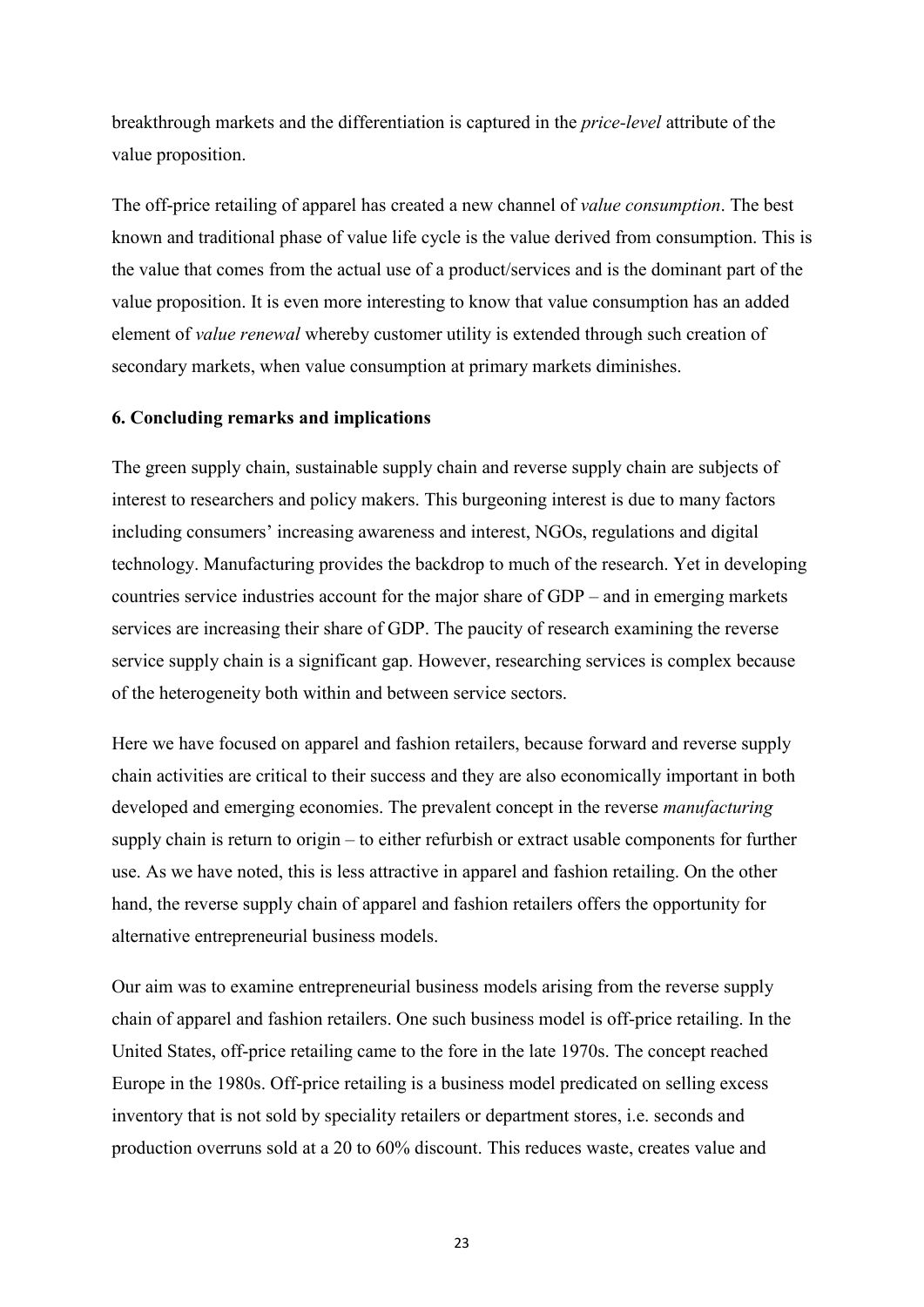democratises consumption. The business model has diffused to emerging markets in recent years.

This paper examines the business model of two off-price retailers operating in Malaysia using the Business Model Canvas as a framework to guide data collection. This approach – mapping reverse supply chain approaches against the specific characteristics included in the framework can help us to analyse, illustrate and inform the future design of service business models. Additionally, defining those dimensions in the retailers' value proposition to customers and partners provides an overview of the business logic of a service in its collaboration and integration. The retailers deal with extending the life cycle of merchandise from a cluster of services (retailers), that goes beyond the traditional forward supply chain, extending service offerings via remarketing of environmentally friendly disposal into secondary niche markets.

The Business Model Canvas offers a tool that helps illustrate the concept and adds value to the co-creation of retail businesses, reducing waste and enhancing sustainability through goods being sold on at secondary markets. Here we have demonstrated the applicability of an approach to widening the perspective of retailing to second-life channels, and thus to improving environmental sustainability through waste reduction. In addition, local merchants and product designers are afforded new opportunities by becoming key partners and key resources in the business model. The second-life retailing approach enables them to demonstrate their talents and skills in pooling their resources in the retail business.

Several implications emerge from this research. First, for theory, the above case examples add to our nascent knowledge of alternative approaches to reverse SCM within the retail sector. As this paper demonstrates, the reverse retail supply chain offers second-life retailing – a business model enhancing sustainability, reducing waste and adding value. Practically, the products could be remarketed to recreate and exploit additional markets for returns or overruns through redistribution. Thus it is important to note that in this reverse and closedloop supply chain, where making profit and minimising costs are crucial in addition to meeting environmental targets, overruns do not go to waste in one country but find their way to use/consumption in another market. In 'creating value from waste', this sustainable business model archetype (Bocken *et al.,* 2014) offers a valuable alternative to 'waste', by turning otherwise normal waste streams into useful and valuable inputs for value creation and delivery, and making better use of potentially underutilised operational/logistics capacity.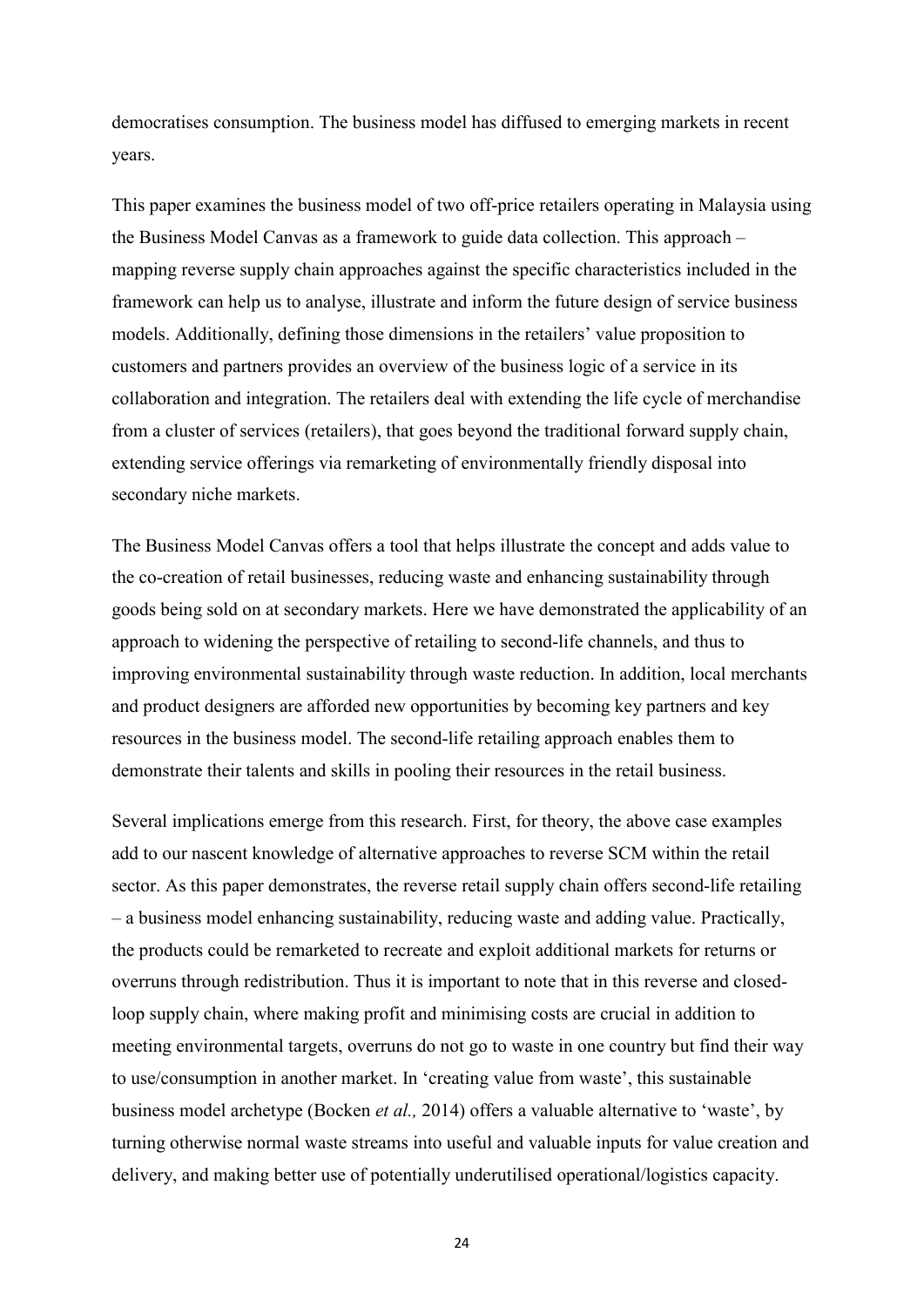Economic and environmental costs are reduced through reusing goods and turning waste into value by bringing these overruns into secondary markets. This brings about a positive contribution to society and the environment through reduced waste.

Second, the apparel industry of off-price retailers is impacted on by the reverse logistics process where they would be expected to develop the most efficient returns processes; however, their efficiency and effectiveness to develop best practices is still limited where they are struggling to make cost-savings in their distributive operations. As such, companies use a business model that allows them to realise value out of a life-cycle approach for commercial returns, overruns, end-of-use returns or even end-of-life returns.

Finally, this alternative business model serves the dual purpose of business and environmental sustainability by avoiding the generation of large amounts of waste in landfill sites and maximising efficiency by enhancing the value proposition, value creation and delivery, and value capture. This will inevitably impact upon society's awareness of reducing waste and will promote second-life retailing as the high-value recovery and reconditioning of goods in reverse supply chains. This is consistent with the research literature of both the reverse supply chain and sustainability.

Further substantial work is needed to better understand the second-life retailing business model and its contribution to sustainability. The various boundaries of many levels of supply chain analysis can be interpreted by different stakeholders mapped by boundaries, responsibilities and industrial practices of business economic dimensions (Sarkis, 2012). Collaborations between supply chain partners may help to realise financially beneficial and innovative options. Thus the dynamics of these inter-firm relationships may offer insights into the potential of second-life retailing in reverse logistics in creating new markets and profitable operations. An understanding of the implications, in terms of the markets they serve and the markets from which they procure their used products, poses interesting questions for future research.

# **References**

Abbasi, M. and Nilsson, F. (2012), "Themes and challenges in making supply chains environmentally sustainable", *Supply Chain Management: An International Journal*, Vol. 17 No. 5, pp. 517–30.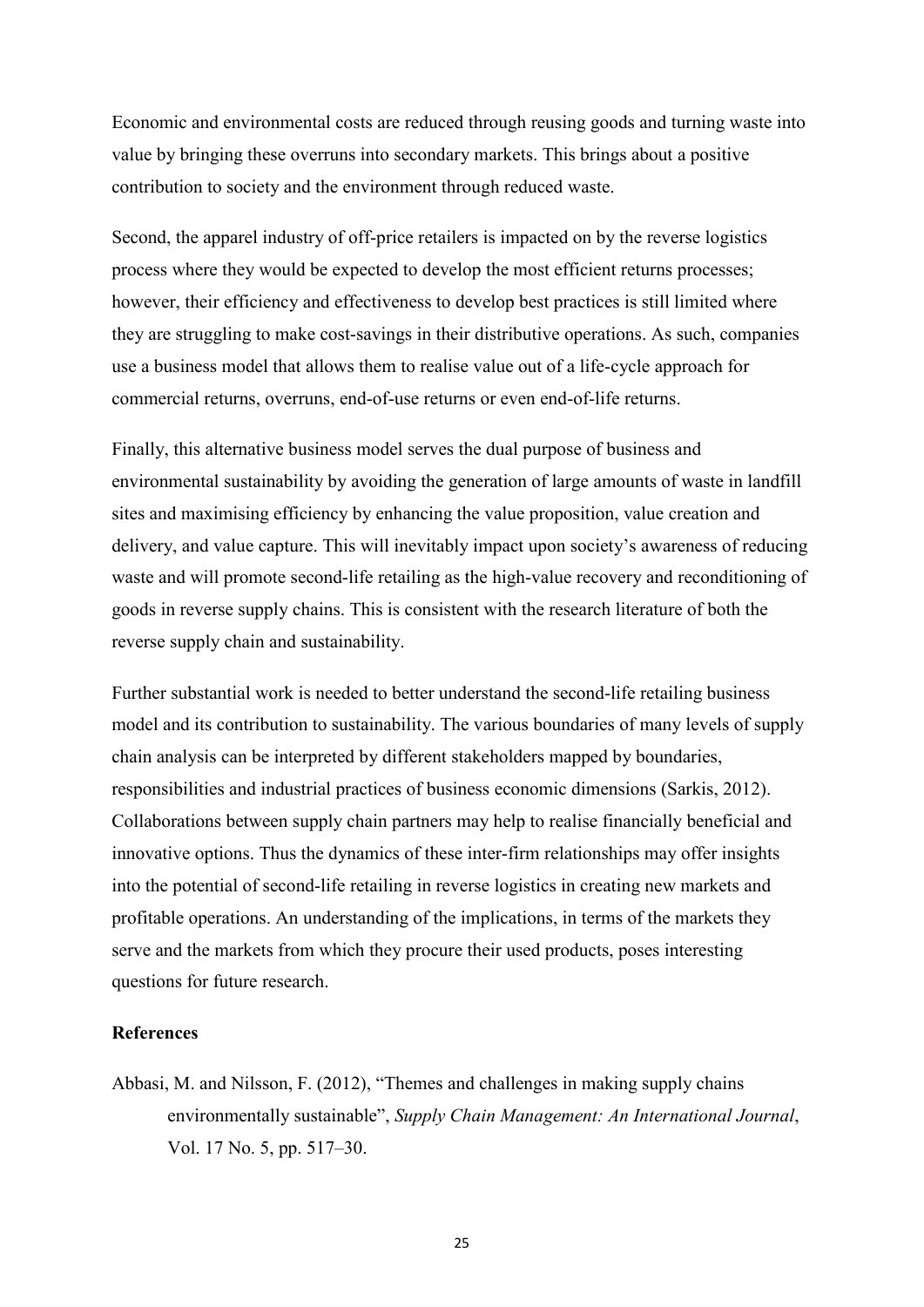- Abraham, N. (2011), "The apparel aftermarket in India: a case study focusing on reverse logistics", *Journal of Fashion Marketing and Management: An International Journal,* Vol. 15 No. 2, pp. 211–27.
- Ahi, P. and Searcy, C. (2013), "A comparative literature analysis of definitions for green and sustainable supply chain management", *Journal of Cleaner Production*, Vol. 52 No. 1, pp. 329–41.
- Ahi, P. and Searcy, C. (2015), "An analysis of metrics used to measure performance in green and sustainable supply chains", *Journal of Cleaner Production*, Vol. 86 No. 1, pp. 360–77.
- Ashby, A., Leat, M. and Hudson-Smith, M. (2012), "Making connections: a review of supply chain management and sustainability literature", *Supply Chain Management: An International Journal*, Vol. 17 No. 5, pp. 497–516.
- Atasu, A., Toktay, L. B. and Van Wasenhove, L. N. (2013), "How collection cost structure drives a manufacturer's reverse channel choice", *Production and Operations Management*, Vol. 22 No. 5, pp. 1089–102.
- Berger, G., Flynn, A., Hines, F. and Johns, R. (2001), "Ecological modernization as a basis for environmental policy: current environmental discourse and policy and the implications on environmental supply chain management", *Innovation: The European Journal of Social Science Research*, Vol. 14 No. 1, pp. 55–72.
- Birtwistle, G., Siddiqui, N. and Fiorito, S. S. (2003), "Quick response: perceptions of UK fashion retailers", *International Journal of Retail & Distribution Management*, Vol. 31 No. 2, pp. 118–28.
- Bocken, N. M. P., Short, S. W., Rana, P. and Evans, S. (2014), "A literature and practice review to develop sustainable business model archetypes", *Journal of Cleaner Production*, Vol. 65, pp. 42–56.
- Bouwman, H., De Vos, H. and Haaker, T. (2008), *Mobile Service Innovation and Business Models*, Springer, Berlin and Heidelberg.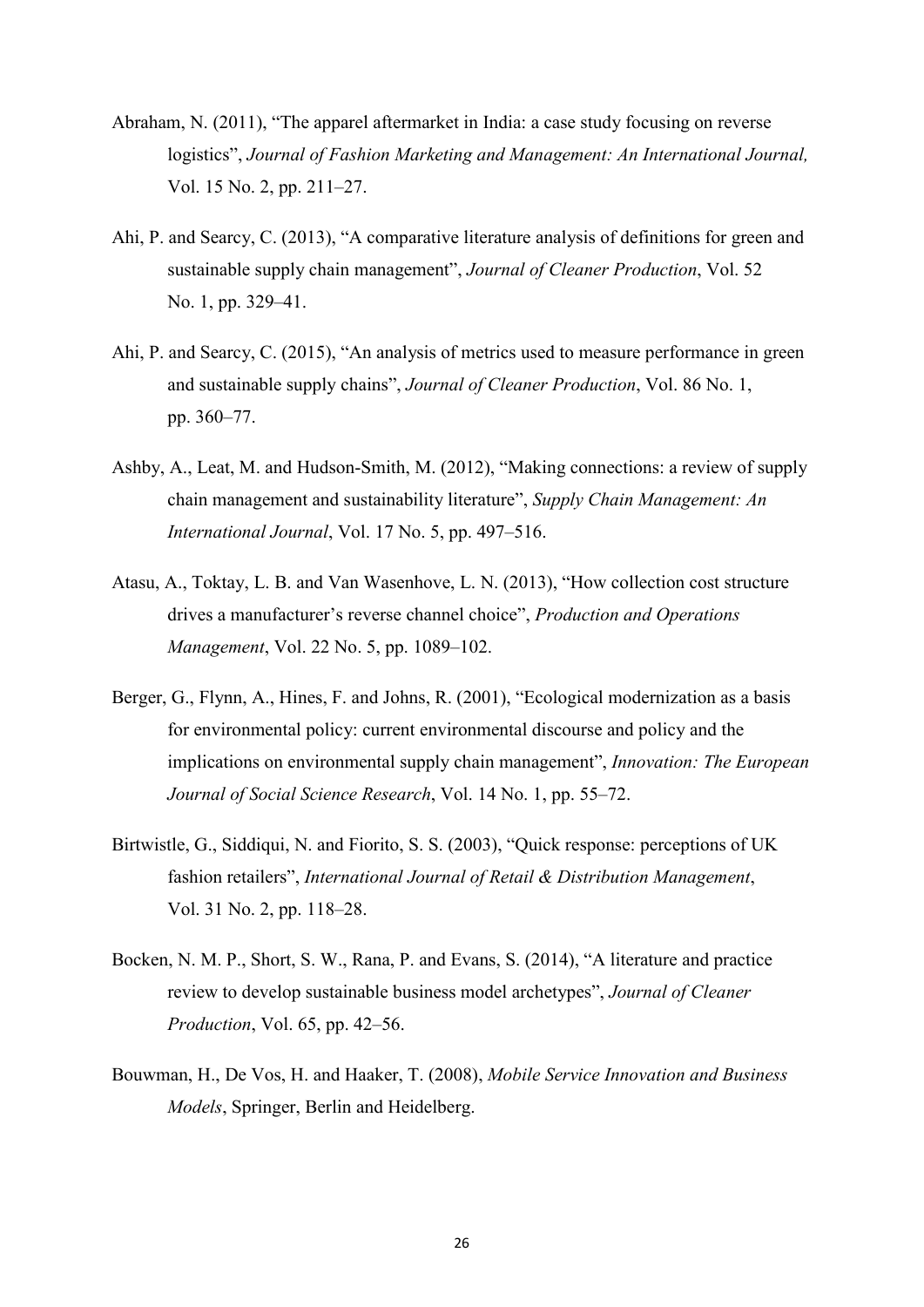- Brace-Govan, J. and Binay, I. (2010), "Consumption of disposed goods for moral identities: a nexus of organization, place, things and consumers", *Journal of Consumer Behaviour*, Vol. 9 No. 1, pp. 69–82.
- Carter, R. C. and Easton, P. I. (2011), "Sustainable supply chain management: evolution and future directions", *International Journal of Physical Distribution & Logistics Management*, Vol. 41 No. 1, pp. 46–62.
- Chesbrough, H. and Rosenbloom, R. S. (2002), "The role of the business model in capturing value from innovation: evidence from Xerox Corporation's technology spin-off companies", *Industrial and Corporate Change*, Vol. 11 No. 3, pp. 529–55.
- Chuang, C. H., Wang, C. X. and Zhao, Y. (2014), "Closed-loop supply chain models for a high-tech product under alternative reverse channel and collection cost structures", *International Journal of Production Economics*, Vol. 156, pp. 108–23.
- Corbett, C. J. and Kleindorfer, P. R. (2003), "Environmental management and operations management: introduction to the third special issue", *Production and Operations Management*, Vol. 12 No. 3, pp. 287–89.
- Darnall, N., Jolley, G. J. and Handfield, R. (2008), "Environmental management systems and green supply chain management: complements for sustainability?" *Business Strategy and the Environment,* Vol. 17 No. 1, pp. 30–45.
- Darnall, N., Seol, I. and Sarkis, J. (2009), "Perceived stakeholder influences and organizations' use of environmental audits", *Accounting, Organizations and Society*, Vol. 34 No. 2, pp. 170–87.
- Davis, M.M. and Heineke, J. (2003), *Managing Services Using Technology to Create Value,* McGraw-Hill/Irwin, New York.
- De Brito, M. P., Carbone, V. and Blanquart, C. M. (2008), "Towards a sustainable fashion retail supply chain in Europe: organisation and performance", *International Journal of Production Economics,* Vol. 114 No. 2, pp. 534–53.
- Dowlatshahi, S. (2000), "Developing a theory of reverse logistics", *Interfaces*, Vol. 30 No. 3, pp. 143–55.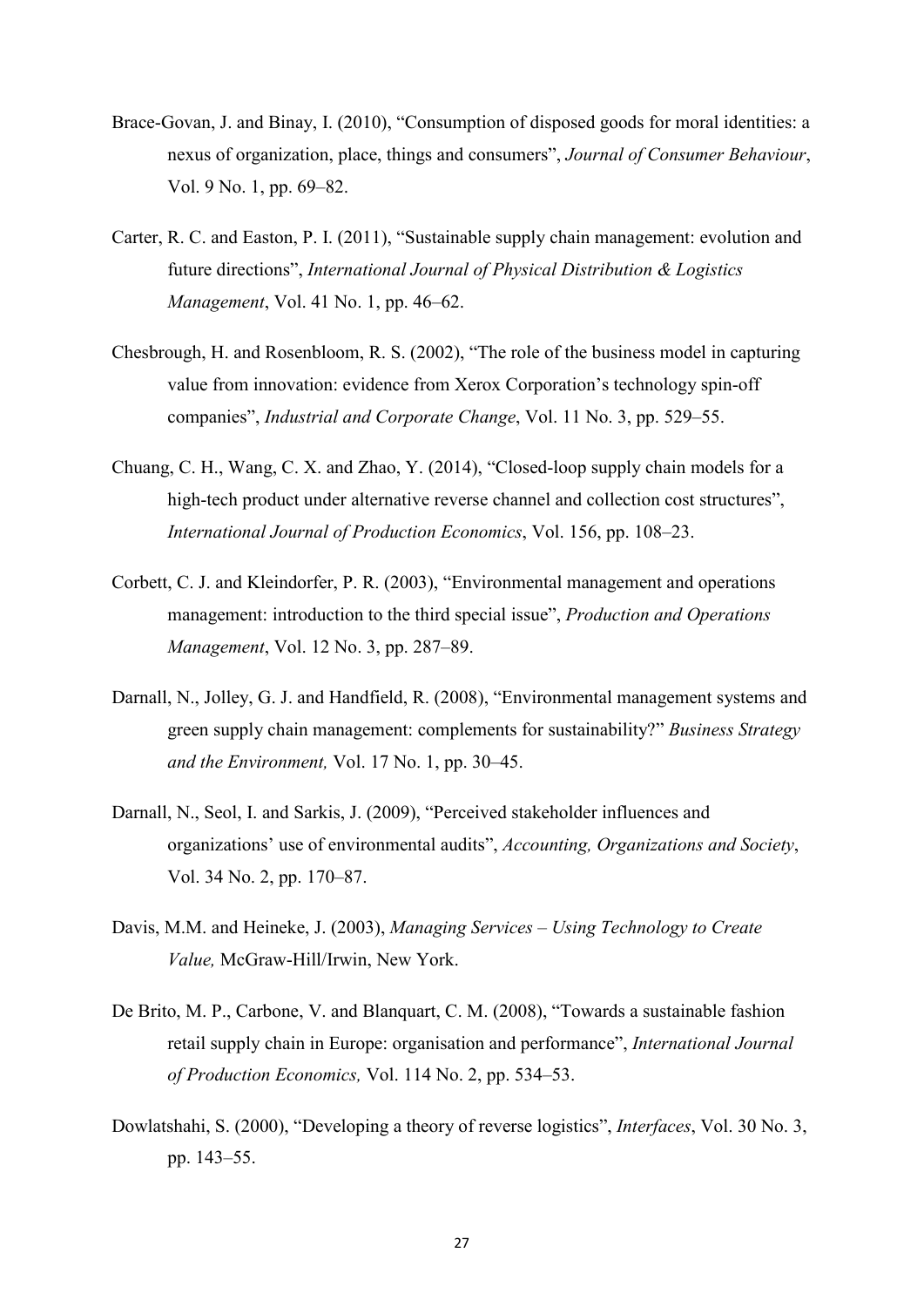- Emmelhainz, M. A. and Adams, R. J. (1999), "The apparel industry response to ''sweatshop'' concerns: a review and analysis of codes of conduct", *Journal of Supply Chain Management,* Vol. 35 No.3, pp. 51–7.
- Fawcett, S. E., Magnan, G. M. and McCarter, M. W. (2008a), "A three-stage implementation model for supply chain collaboration", *Journal of Business Logistics*, Vol. 29 No. 1, pp. 93–112.
- Fawcett, S. E., Magnan, G. M. and McCarter, M. W. (2008b), "Supply chain alliances and social dilemmas: bridging the barriers that impede collaboration", *International Journal of Procurement Management*, Vol. 1 No. 3, pp. 318–40.
- Ghobadian, A., Money, K. and Hillenbrand, C. (2015), Corporate responsibility research: past–present–future. *Group & Organization Management*, Vol. 40 No. 3, pp. 271–94.
- Gordijn J. and Akkermans, H. (2001), "Designing and evaluating e-business models", *IEEE Intelligent Systems,* Vol. 16 No. 4, pp. 11–17.
- Guide Jr., V. D. R., Harrison, T. P. and Van Wassenhove, L. N. (2003), "The challenge of closed-loop supply chains', *Interfaces*, Vol. 33 No. 6, pp. 3–6.
- Guidini, R. (1996), "An introduction to reverse logistics for environmental management: a new system to support sustainability and profitability", *Total Quality Environmental Management*, Vol. 5 No. 3, pp. 81–7.
- Handfield, R. B. and Nichols, E. L. (1999), *Introduction to Supply Chain Management*, Prentice Hall, Inc., Upper Saddle River, NJ.
- Harris, G. (2013), "Bangladeshi factory owners charged in fire that killed 112", *The New York Times*, 22 December, available at: www.nytimes.com/2013/12/23/world/asia/bangladeshi-factory-owners-charged-infatal-fire.html (accessed 16 September 2015).
- Hawley, J. M. (2006), "Textile recycling: a system perspective", In *Recycling in Textiles* (Ed, Wang, Y.) Woodhead Publishing Limited, Abington, UK, pp. 7–24.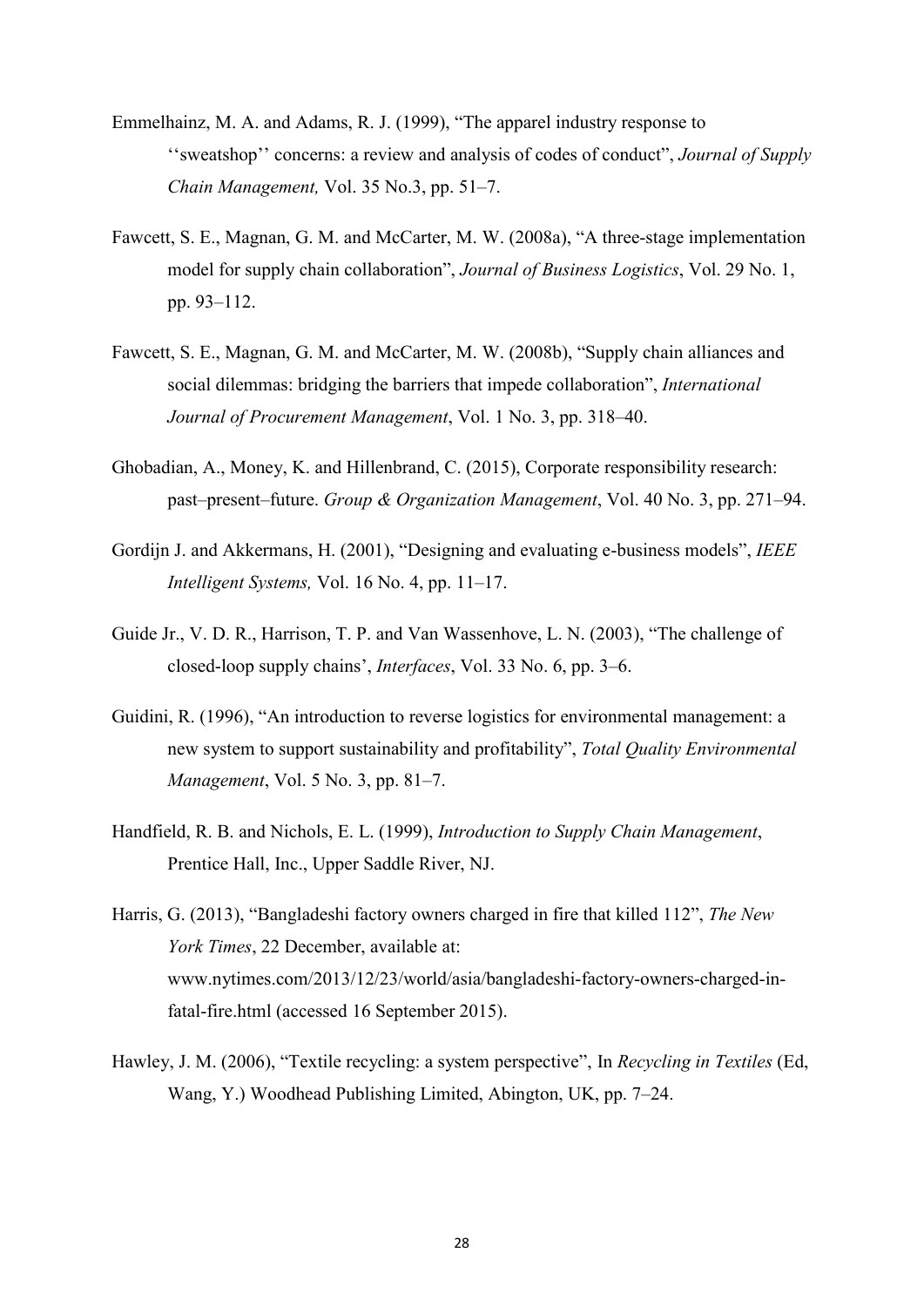- Hillenbrand, C., Money, K. and Ghobadian, A. (2013), "Unpacking the mechanism by which corporate responsibility impacts stakeholder relationships", *British Journal of Management*, Vol. 24 No. 1, pp. 127–46.
- Holt, D. and Ghobadian, A. (2009), "An empirical study of green supply chain management practices amongst UK manufacturers", *Journal of Manufacturing Technology Management,* Vol. 20 No. 7, pp. 933–56.
- Hu, G. and Bidanda, B. (2009), "Modeling sustainable product lifecycle decision support systems", *International Journal of Production Economics*, Vol. 122 No. 1, pp. 366– 75.
- Hvass, K. K. (2015), "Business model innovation through second hand retailing: a fashion industry case", *Journal of Corporate Citizenship*, Vol. 2015, No. 57, pp. 11–32.
- Isaksson, R., Johansson, P. and Fischer, K. (2010), "Detecting supply chain innovation potential for sustainable development", *Journal of Business Ethics*, Vol. 97, pp. 425– 442.
- Jain, V., Wadhwa, S. and Deskmukh, S.G. (2009), "Select supplier-related issues in modelling a dynamic supply chain: potential, challenges and direction for future research", *International Journal of Production Research*, Vol. 47 No. 11, pp. 3013– 39.
- Johnson, M. W. (2010), *Seizing the White Space: Business Model Innovation for Growth and Renewal*, Harvard Business Press, Boston, MA.
- Klausner, M. and Hendrickson, C. (2000), "Reverse-logistics strategy for product take-back", *Interfaces*, Vol. 30 No. 3, pp. 156–65.
- Kleindorfer, P. R., Singhal, K. and van Wassenhove, L. N. (2005), "Sustainable operations management", *Production and Operations Management*, Vol. 14 No. 4, pp. 482–92.
- Kumar, V., Holt, D., Ghobadian, A., and Garza-Reyes, J. A. (2014), "Developing green supply chain management taxonomy-based decision support system". *International Journal of Production Research*, Vol. 53 No. 21, pp. 6372–89.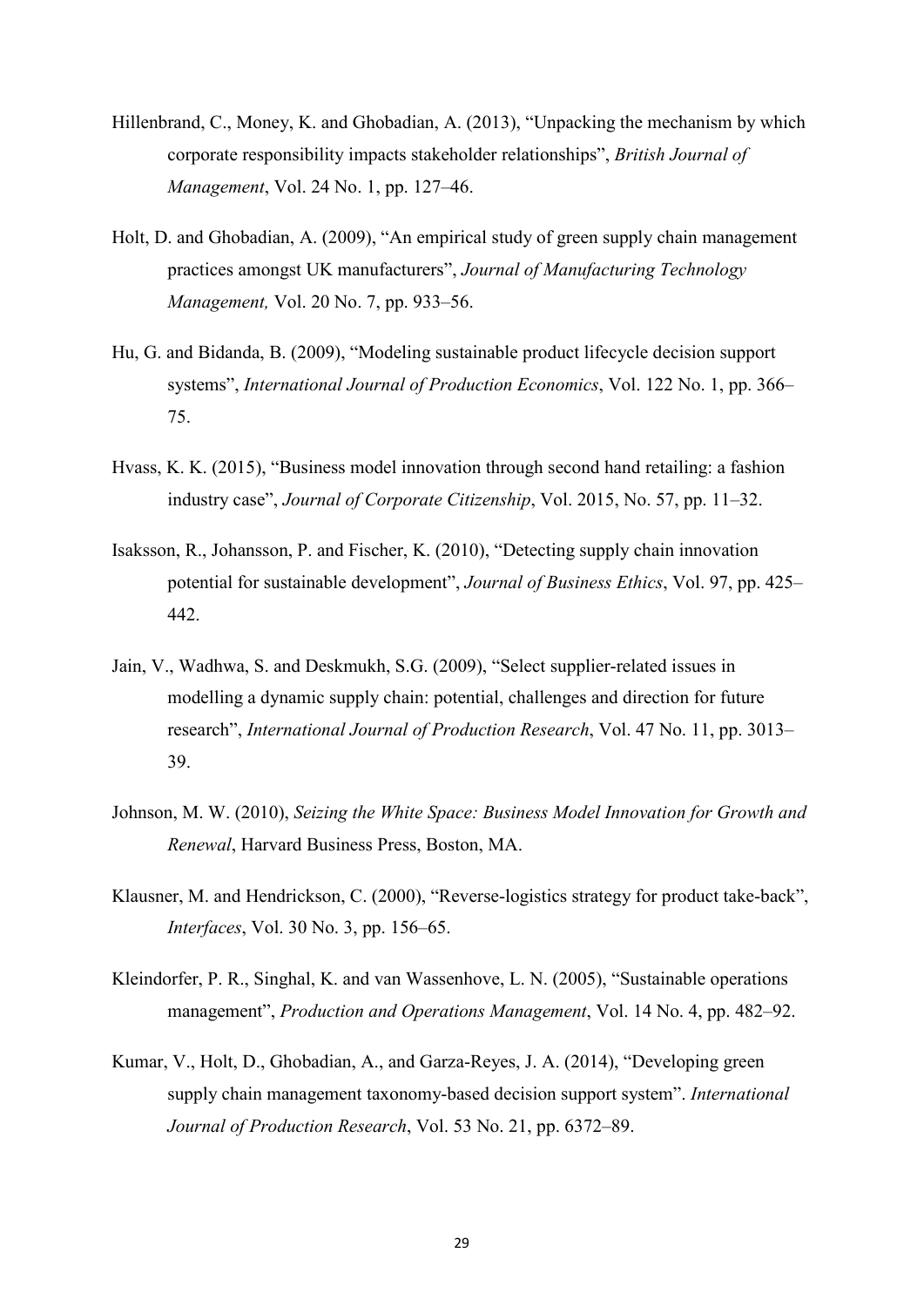- Lau, K. H. (2011), "Benchmarking green logistics performance with a composite index", *Benchmarking*, Vol. 18 No. 6, pp. 873–96.
- Lee, J. J., O'Callaghan P. and Alien, D. (1995), "Critical review of life cycle analysis and assessment techniques and their application to commercial activities", *Resources, Conservation and Recycling,* Vol. 13 No. 1, pp. 37–56.
- Linton, J. D., Klassen, R. and Jayaraman, V. (2007), "Sustainable supply chains: an introduction", *Journal of Operations Management*, Vol. 25 No. 6, pp. 1075–82.
- Luthra, S., Garg, D. and Haleem, A. (2014), "Green supply chain management: implementation and performance: a literature review and some issues", *Journal of Advances in Management Research*, Vol.11 No.1, pp. 20–46.
- Meade, L. and Sarkis, J. (2002), "A conceptual model for selecting and evaluating third-party reverse logistics providers", *Supply Chain Management: An International Journal*, Vol. 7 No. 5, pp. 283–95.
- Meyer, H. (1999), "Many happy returns", *Journal of Business Strategy*, Vol. 80 No. 7, pp. 27–31.
- Mohr, L. A. and Webb, D. J. (2005), "The effects of corporate social responsibility and price on consumer responses", *Journal of Consumer Affairs*, Vol. 39 No. 1, pp. 121–47.
- Morris, M., Schindehutte, M. and Allen, J. (2005), "The entrepreneur's business model: toward a unified perspective", *Journal of Business Research*, Vol. 58 No. 6, pp. 726– 35.
- Nagurney, A. and Toyasaki, F. (2005), "Reverse supply chain management and electronic waste recycling: a multitiered network equilibrium framework for e-cycling", *Transportation Research Part E: Logistics and Transportation Review,* Vol. 41 No. 1, pp. 1–28.
- Osterwalder, A. and Pigneur, Y. (2010), *Business Model Generation: A Handbook for Visionaries, Game Changers and Challengers*, John Wiley & Sons, Hoboken, NJ.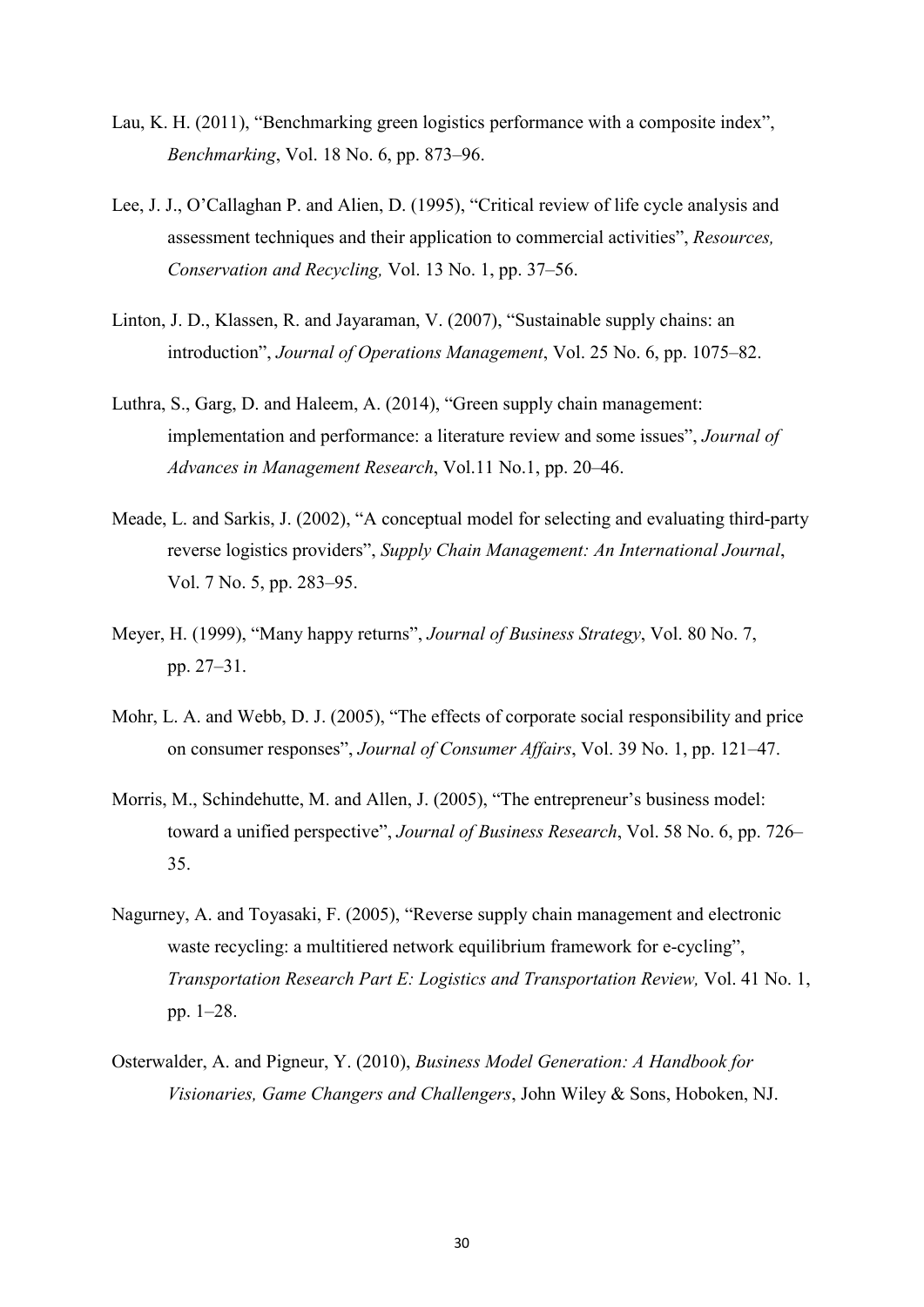- Ramos, T. R. P., Gomes, M. I. and Barbosa-Póvoa, A. P. (2014), "Planning a sustainable reverse logistics system: balancing costs with environmental and social concerns", *Omega*, Vol. 48, pp. 60–74.
- Sangle, S. (2005), "Redefining environmental management system boundaries through stakeholder management across product life-cycle", *International Journal of Environment and Sustainable Development*, Vol. 4 No. 2, pp. 193–207.
- Sarkis, J. (2012), "A boundaries and flows perspective of green supply chain management", *Supply Chain Management: An International Journal*, Vol. 17 No. 2, pp. 202–16.
- Sarkis, J., Zhu, Q. and Lai, K.-H. (2011), "An organizational theoretic review of green supply chain management literature", *International Journal of Production Economics*, Vol. 130 No. 1, pp. 1–15.
- Savaskan, C., Bhattacharya, S. and Van Wassenhove, L. N. (2004), "Closed loop supply chain models with product remanufacturing", *Management Science*, Vol. 50 No. 2, pp. 239–52.
- Schwartz, B. (2000), "Reverse logistics strengthens supply chain", *Transportation and Distribution*, Vol. 41 No. 5, pp. 95–100.
- Seuring, S. and Müller, M. (2008), "From a literature review to a conceptual framework for sustainable supply chain management", *Journal of Cleaner Production*, Vol. 16 No. 15, pp. 1699–710.
- Simpson, D. (2010), "Use of supply relationships to recycle secondary materials", *International Journal of Production Research,* Vol. 48 No. 1, pp. 227–49.
- Steurer, R., Martinuzzi, A. and Margula, S. (2012), "Public policies on CSR in Europe: themes, instruments, and regional differences", *Corporate Social Responsibility and Environmental Management*, Vol. 19 No. 4, pp. 206–27.
- Svensson, G. (2007), "Aspects of sustainable SCM: conceptual framework and empirical example", *Supply Chain Management: An International Journal*, Vol. 12 No. 4, pp. 262–6.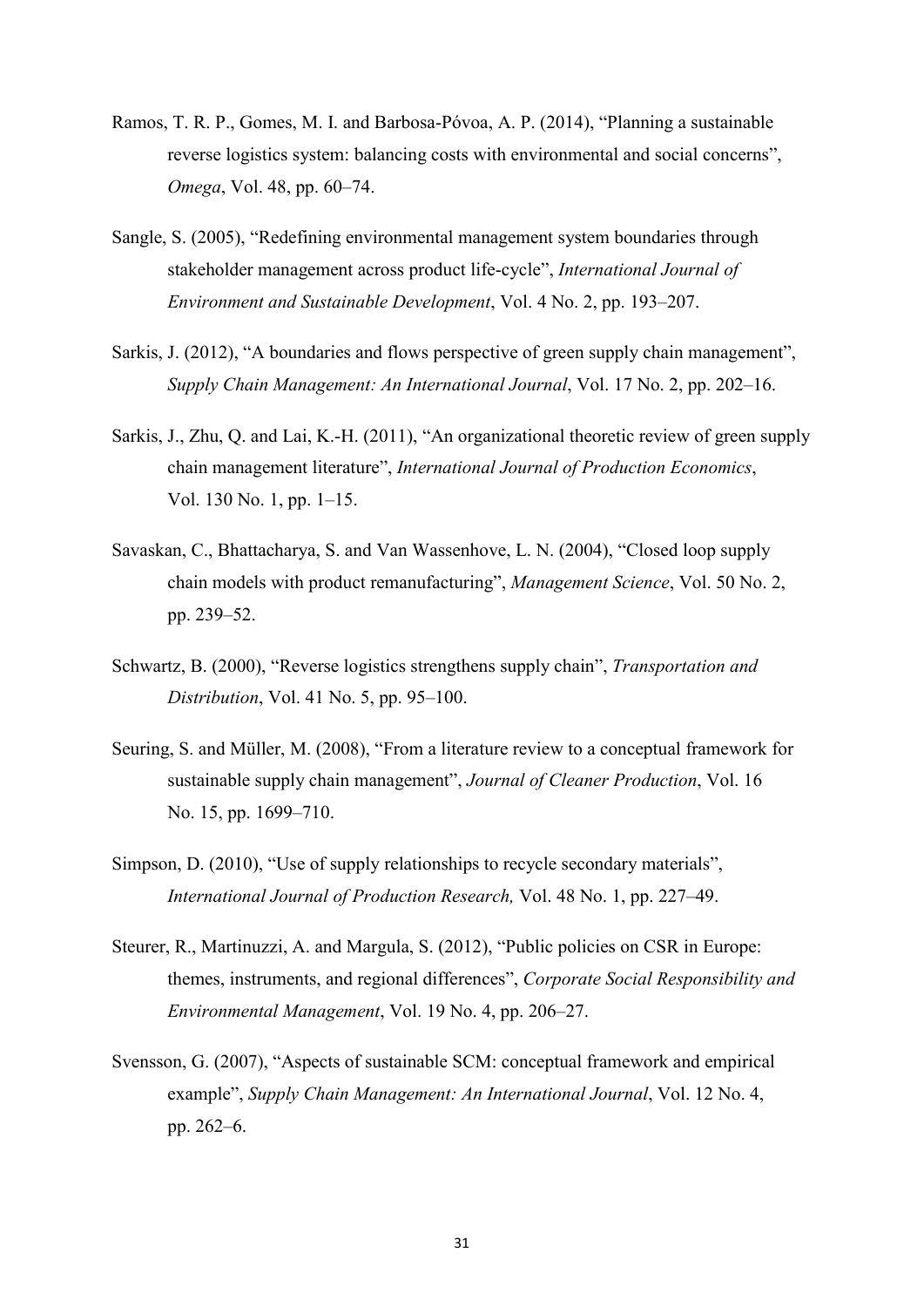- Sweeney, L. and Coughlan, J. (2008), "Do different industries report corporate social responsibility differently? An investigation through the lens of stakeholder theory", *Journal of Marketing Communications*, Vol. 14 No. 2, pp. 113–24.
- Teece, D. J. (1996), "Firm organization, industrial structure, and technological innovation", *Journal of Economic Behavior & Organization*, Vol. 31 No. 2, pp. 193–224.
- Teece, D. J. (2010), "Business models, business strategy and innovation", *Long Range Planning,* Vol. 43 No. 2/3, pp. 172–94.
- Tibben-Lembke, R. S. and Rogers, D. S. (1998), "The impact of reverse logistics on total cost of ownership", *Journal of Marketing Theory and Practice*, Vol. 6 No. 4, pp. 51–60.
- Tseng, M.-L. and Chiu, A. S. F. (2013), "Evaluating firms' green supply chain management in linguistic preferences", *Journal of Cleaner Production*, Vol. 40, pp. 22–31.
- Utting, P. (2005), "Corporate responsibility and the movement of business", *Development in Practice*, Vol. 14 No. 3/4, pp. 375–88.
- WCED (1987). *Our Common Future*. Oxford University Press, Oxford, UK.
- Weill, P. and Vitale, M. R. (2001), *Place to Space: Migrating to eBusiness Models*, Harvard Business School Publishing Corporation, USA.
- Wells, P. and Seitz, M. (2005), "Business models and closed-loop supply chains: a typology", *Supply Chain Management: An International Journal*, Vol. 10 No. 4, pp. 249–51.
- Zhou, F. (2009), "Study on the implementation of green supply chain management in textile enterprises", *Journal of Sustainable Development,* Vol. 2 No. 1, pp. 75–9.
- Zhu, Q. and Sarkis, J. (2004), "Relationships between operational practices and performance among early adopters of green supply chain management practices in Chinese manufacturing enterprises", *Journal of Operations Management*, Vol. 22 No. 3, pp. 265–89.
- Zott, C. and Amit, R. (2010), "Business model design: an activity system perspective", *Long Range Plan*, Vol. 43 No. 2/3, pp. 216–26.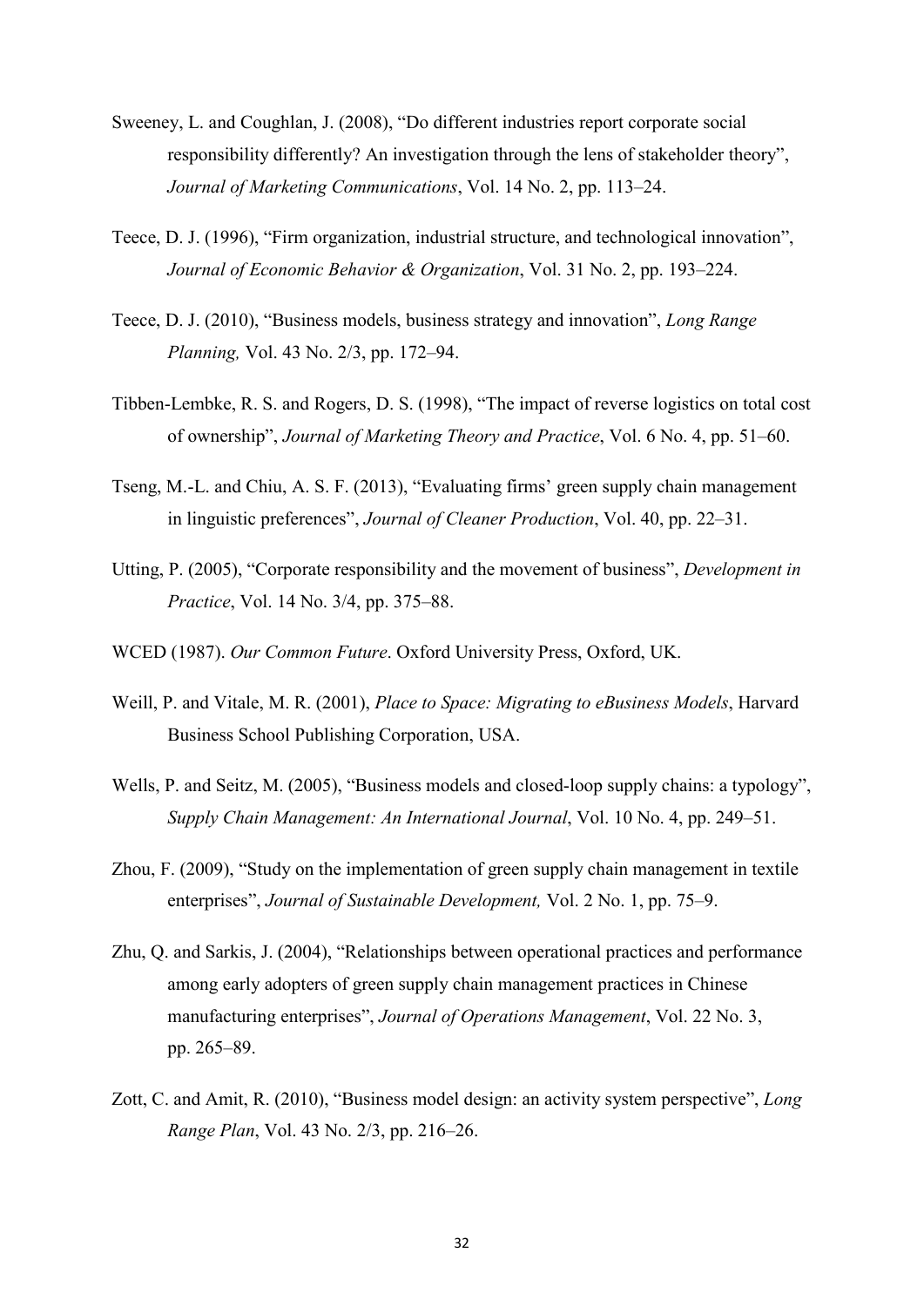# Table 1. The reverse logistics process

| Key elements of the process                                                                                                                                                                                                                      | Reference                          |
|--------------------------------------------------------------------------------------------------------------------------------------------------------------------------------------------------------------------------------------------------|------------------------------------|
| Gatekeeping, collection, sortation and disposition                                                                                                                                                                                               | Schwartz (2000)                    |
| Cost/benefit analysis, transportation, warehousing, supply<br>management, remanufacturing/recycling and packaging                                                                                                                                | Tibben-Lembke and Rogers<br>(1998) |
| Managing product returns, real-time inventory and workflow;<br>tracking warranties; ordering and exchanging parts;<br>collaborating with suppliers; analysing data; performing<br>repairs; remanufacturing; recycling; and customer notification | Dowlatshahi (2000)                 |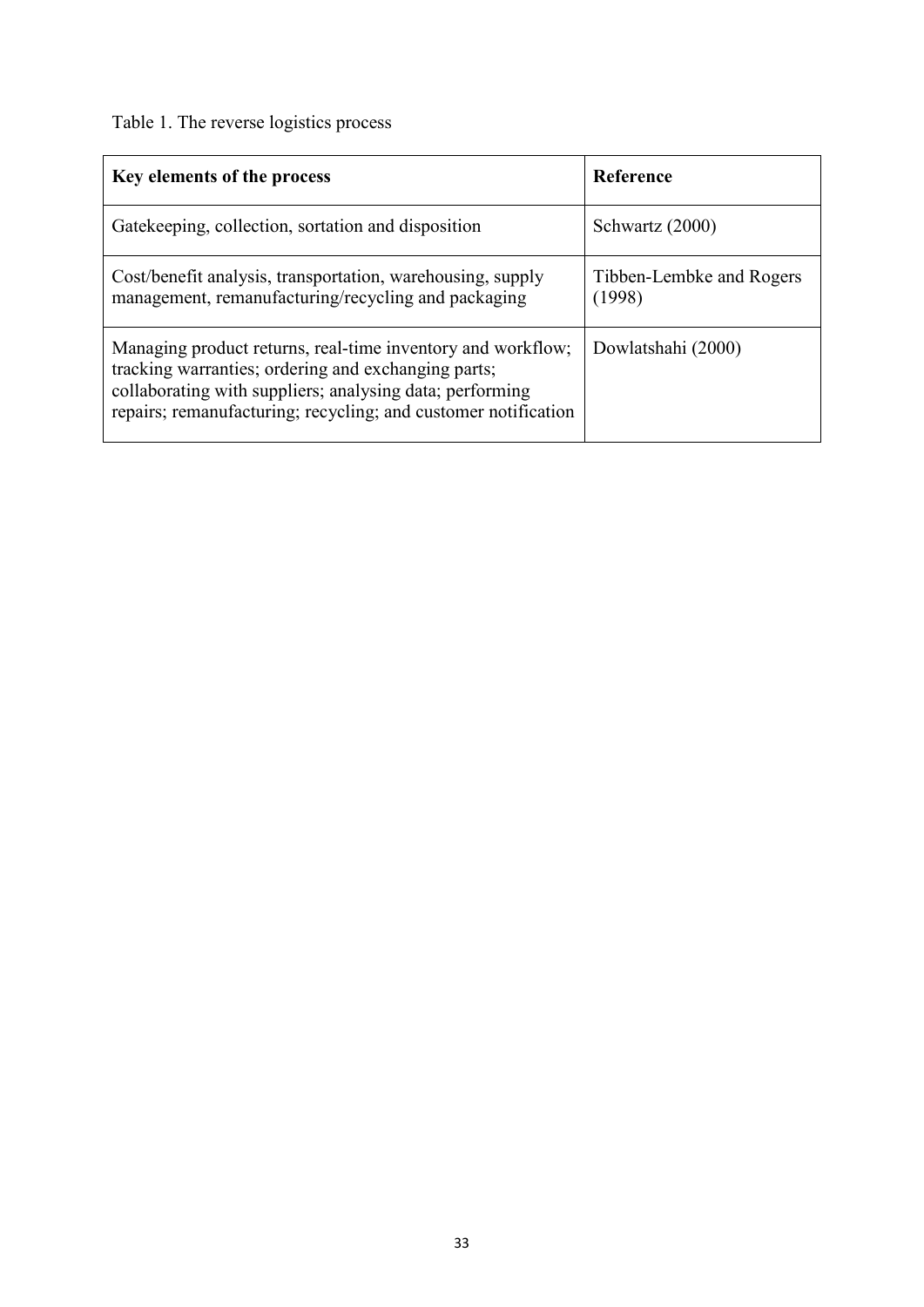Table 2. Summary and overview of business models

| <b>Models (reference)</b>                                        | <b>Dimensions/domains</b>                                                                                                                                                           |  |  |
|------------------------------------------------------------------|-------------------------------------------------------------------------------------------------------------------------------------------------------------------------------------|--|--|
| <b>Four-Box Business Model</b><br>(Johnson, 2010)                | Customer value proposition<br>$\bullet$<br>Profit formula – revenue model, cost structure,<br>٠<br>target unit margin, resource velocity<br>Key resources<br>٠<br>Key processes     |  |  |
| <b>STOF Model</b><br>(Bouwman et al., 2008)                      | Service domain<br>$\bullet$<br>Technology domain<br>Organisation domain<br>٠<br>Finance domain<br>$\bullet$                                                                         |  |  |
| <b>E-Business Model Schematics</b><br>(Weill and Vitale, 2001)   | Strategic objectives and value proposition<br>$\bullet$<br>Sources of revenue<br>٠<br>Critical success factors<br>Core competencies<br>٠                                            |  |  |
| Technology/market mediation<br>(Chesbrough and Rosenbloom, 2002) | Value proposition<br>$\bullet$<br>Market segment<br>٠<br>Value chain<br>$\bullet$<br>Cost structure and profit potential<br>٠<br>Value network<br>$\bullet$<br>Competitive strategy |  |  |
| Entrepreneur's Business Model<br>(Morris et al., 2005)           | Foundation level<br>$\bullet$<br>Proprietary level<br>Rules level<br>$\bullet$                                                                                                      |  |  |
| E3-Value Model<br>(Gordijn and Akkermans, 2001)                  | Actor<br>$\bullet$<br>Value object<br>٠<br>Value port<br>$\bullet$<br>Value interface<br>Value exchange<br>Market segment<br>Value activity<br>Dependency path<br>٠                 |  |  |
| SCM archetypes<br>(Bocken et al., 2014)                          | Technological, social, organisational<br>$\bullet$<br>Value proposition<br>٠<br>Value creation and delivery<br>٠<br>Value capture<br>٠                                              |  |  |
| Activity system<br>(Zott and Amit, 2010)                         | New organisational forms<br>$\bullet$<br>Ecosystems<br>٠<br>Activity systems<br>Value chain                                                                                         |  |  |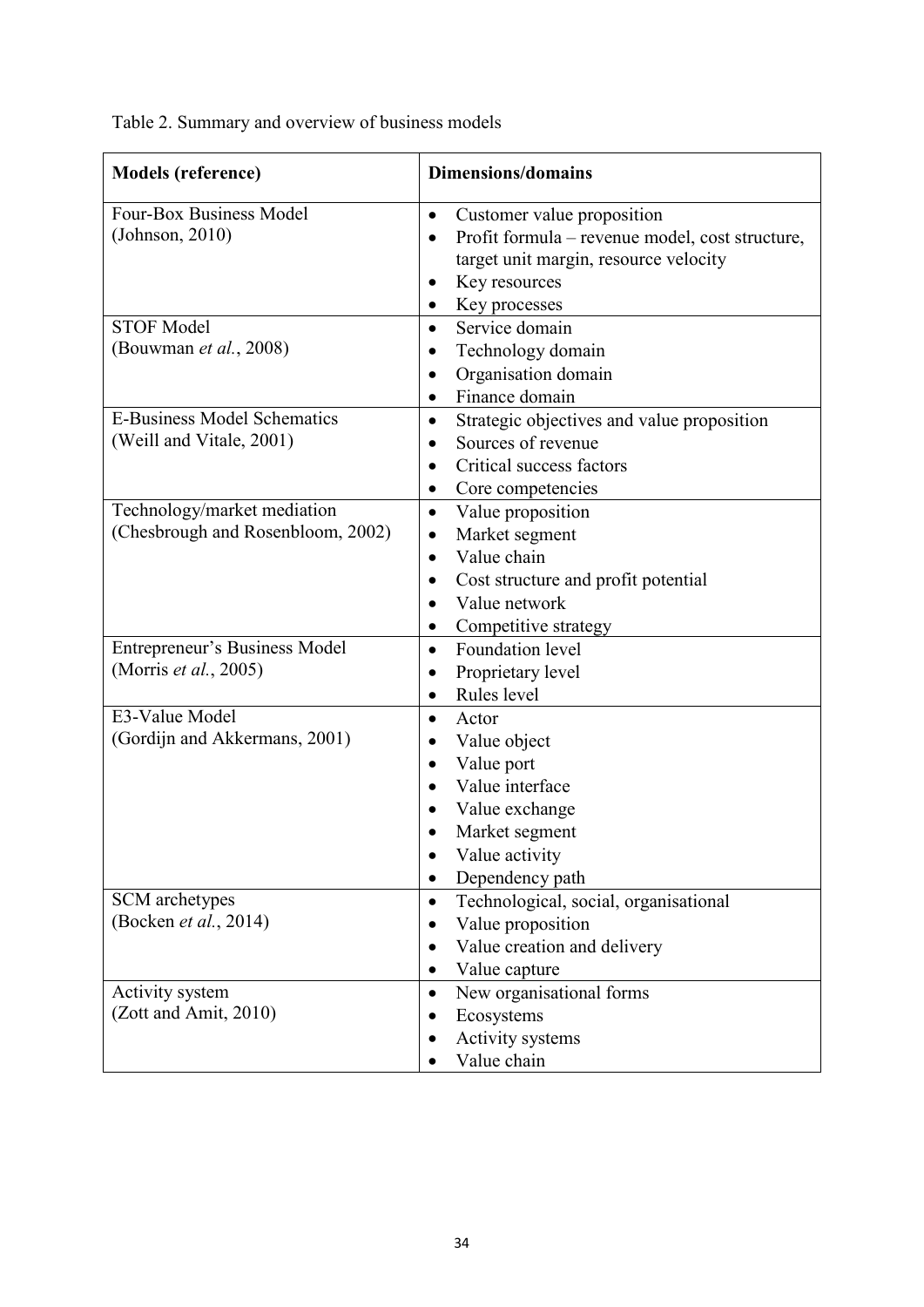

Figure 1. Typical retail forward and reverse supply chains